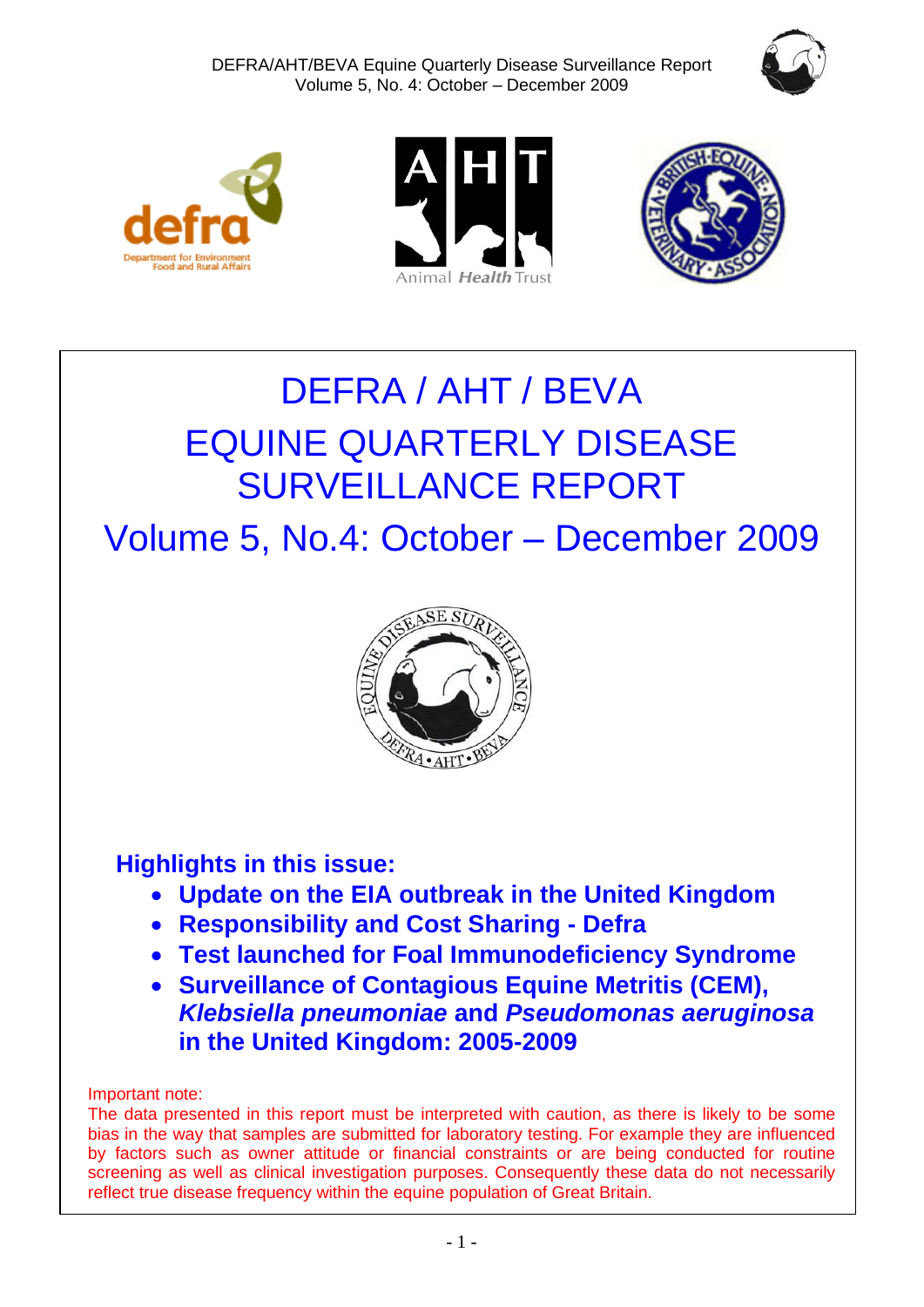

# **TABLE OF CONTENTS**

| <b>INTRODUCTION</b>                                                                                                                                              | 3                                      |
|------------------------------------------------------------------------------------------------------------------------------------------------------------------|----------------------------------------|
| <b>FOCUS ARTICLE: DEFRA CONSULTATION ON RESPONSIBILITY AND COST SHARING</b>                                                                                      | 7                                      |
| <b>VIROLOGY DISEASE REPORT FOR THE FOURTH QUARTER OF 2009</b>                                                                                                    | 8                                      |
| <b>VIROLOGICAL DIAGNOSES FOR THE FOURTH QUARTER OF 2009</b>                                                                                                      | 9                                      |
| <b>BACTERIOLOGY DISEASE REPORT FOR THE FOURTH QUARTER 2009</b>                                                                                                   | 11                                     |
| FOCUS ARTICLE: SURVEILLANCE OF CONTAGIOUS EQUINE METRITIS (CEM),<br><b>KLEBSIELLA PNEUMONIAE AND PSEUDOMONAS AERUGINOSA IN THE UNITED</b><br>KINGDOM: 2005-2009  | 13                                     |
| TOXIC AND PARASITIC DISEASE REPORT FOR THE FOURTH QUARTER 2009                                                                                                   | 17                                     |
| <b>FOCUS ARTICLE: TEST LAUNCHED FOR FOAL IMMUNODEFICIENCY SYNDROME</b>                                                                                           | 19                                     |
| <b>REPORT ON POST-MORTEM EXAMINATIONS FOR THE FOURTH QUARTER 2009</b>                                                                                            | 21                                     |
| <b>EAST ANGLIA</b><br><b>HOME COUNTIES</b><br><b>SOUTH WEST</b><br><b>NORTHERN ENGLAND</b><br><b>WEST MIDLANDS</b><br><b>SCOTLAND</b><br><b>NORTHERN IRELAND</b> | 21<br>22<br>22<br>23<br>23<br>23<br>25 |
| <b>ACKNOWLEDGEMENTS</b>                                                                                                                                          | 27                                     |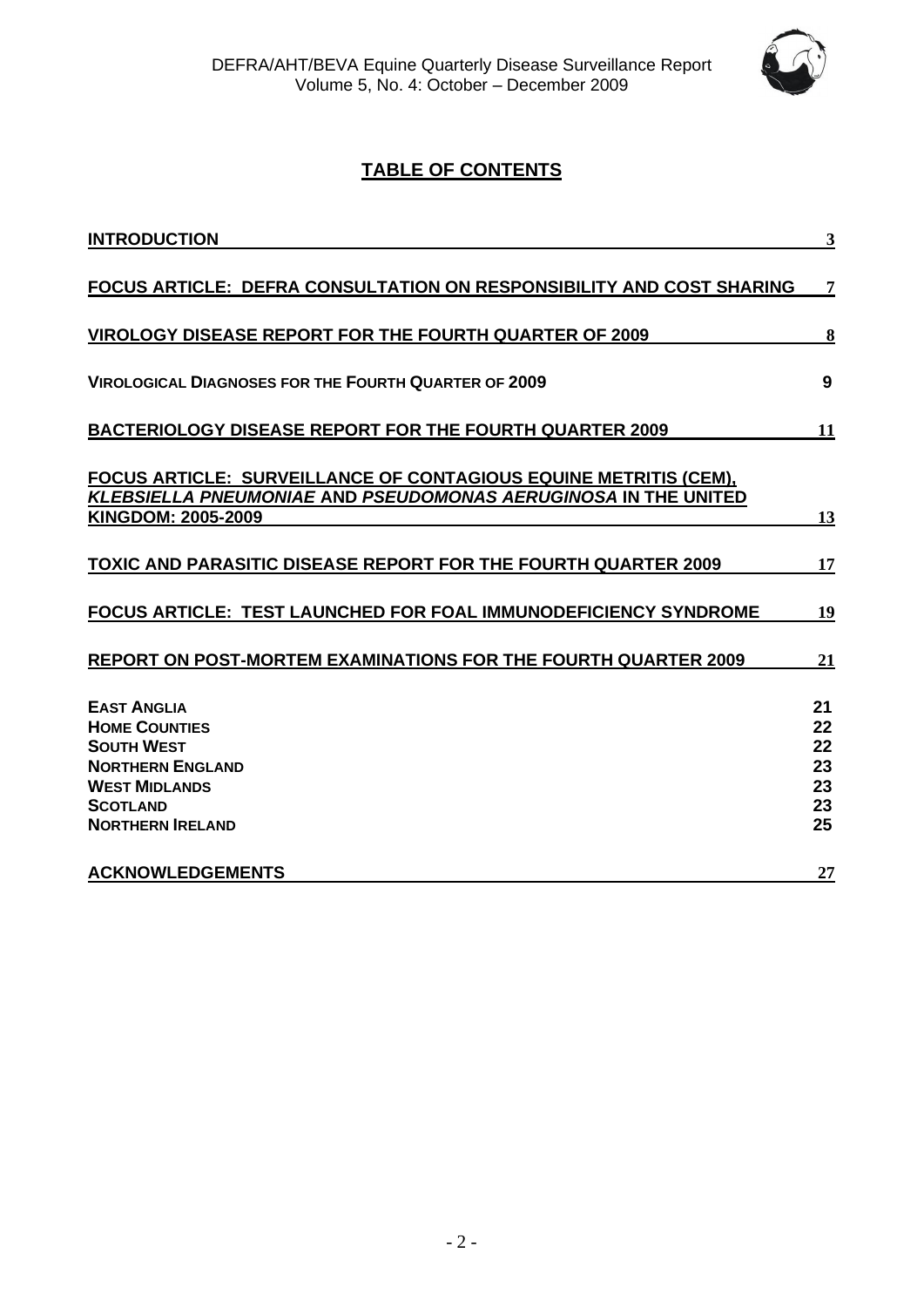

# **Introduction**

<span id="page-2-0"></span>Welcome to the fourth quarterly equine disease surveillance report for 2009 produced by Department of Environment, Food and Rural Affairs (Defra), British Equine Veterinary Association (BEVA) and the Animal Health Trust (AHT). Regular readers will be aware that this report collates equine disease data arising from multiple diagnostic laboratories and veterinary practices throughout the United Kingdom giving a unique insight into equine disease occurrence on a national scale.

# **National disease occurrence**

On 19<sup>th</sup> January 2010, the Department for Environment, Food and Rural Affairs (Defra) confirmed two cases of **equine infectious anaemia** (EIA) by positive Coggins (agar gel immuno diffusion assay) in two horses in Wiltshire, England, following importation from Belgium having previously originated from Romania. In line with existing regulations, the infected horses were humanely destroyed. All remaining horses on the infected premises have been tested with negative results, and no further cases have been reported. The premises on which the two horses were kept are currently under restriction and epidemiological investigations are on-going.

In the UK, EIA was last confirmed in England in 1976 and in Northern Ireland in 2006. EIA is transmitted by biting insect vectors and, according to the National Equine Welfare Council, the risk of spreading the disease is low given the recent cold weather and its consequences towards the vector population. Exports of horses to Third countries can continue subject to meeting the requirements of the export health certificate of the destination country. For more information on this outbreak, including an epidemiology report and a qualitative risk assessment prepared by Defra, [click here.](http://www.defra.gov.uk/foodfarm/farmanimal/diseases/atoz/eia/latest/index.htm)

As of 5th February 2010, the **CEM** outbreak declared on 22nd October 2009 by the Department for Environment, Food, and Rural Affairs (Defra) on a premises near Milton Keynes, Buckinghamshire, England was declared resolved. Following treatment of the only case, three sets of samples were taken and they were negative for *Taylorella equigenitalis* by culture and PCR; therefore restrictions were lifted [\(click here\)](http://www.oie.int/wahis/public.php?page=single_report&pop=1&reportid=8935).

**Equine influenza** continues to be of importance within the United Kingdom. In this issue we report on several small outbreaks, mainly in unvaccinated horses.

The University of Liege's Equine Atypical Myopathy Alert Group (AMAG) reported no further cases of **atypical myopathy** in the UK and in Northern Europe as of 19th December 2009. It seems that the persistent freeze and snow in December stopped the series of cases which started this autumn. According to the AMAG this has been the largest clinical series ever encountered, with 371 cases identified and a survival percentage of 22%. Thirty five cases were reported from United Kingdom. For more information, [click here](http://www.myopathieatypique.be/) and [here.](http://www.promedmail.org/pls/otn/f?p=2400:1000:)

As in the last report, in this report we include the results from the **equine piroplasmosis serology** at the **VLA**.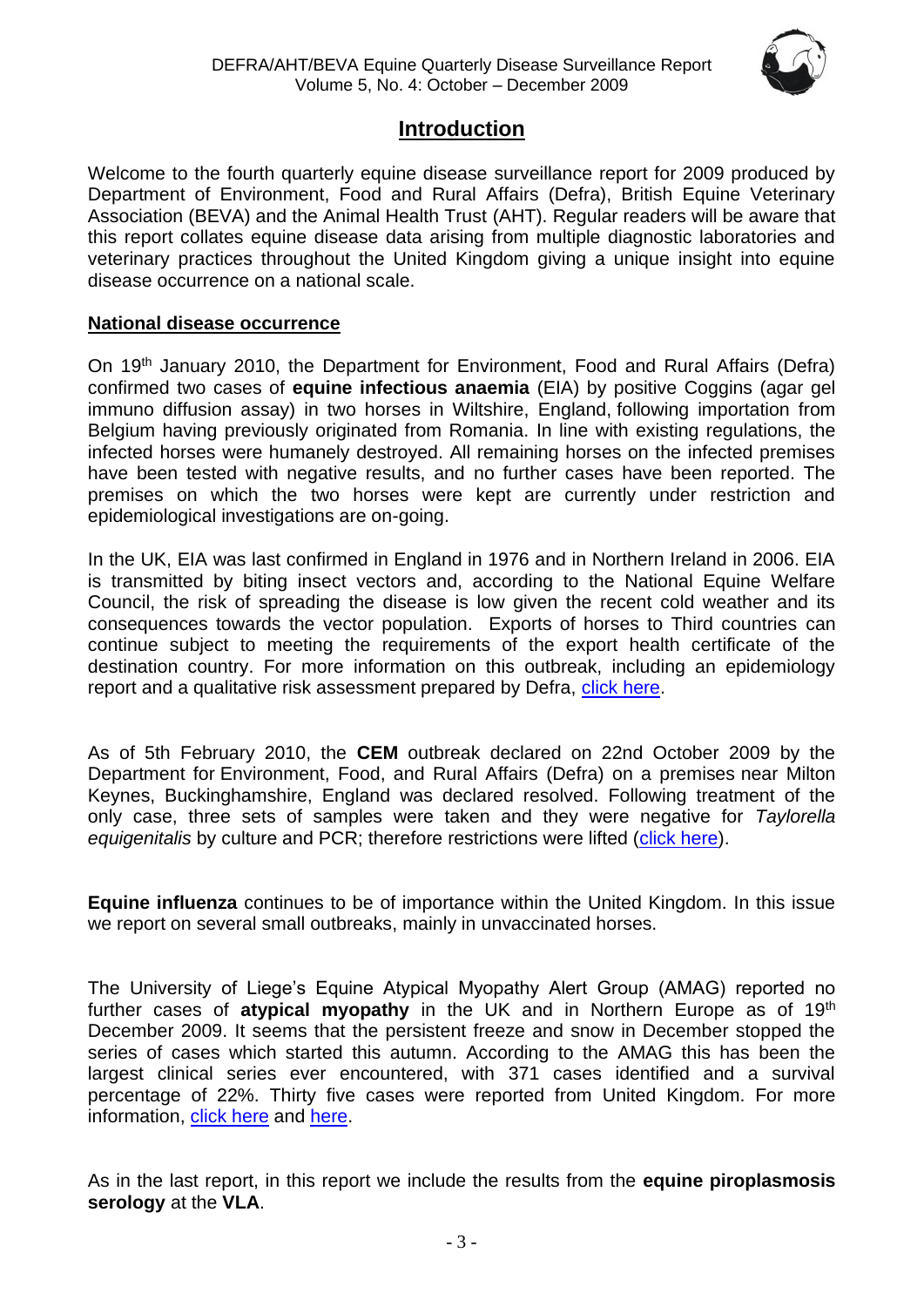

# **International disease occurrences**

As of 28<sup>th</sup> December 2009 the CEM outbreak reported in Dubai, UAE in October 2009 was declared resolved. The outbreak involved a Thoroughbred stallion which tested positive for *Taylorella equigenitalis* whilst in pre-export quarantine. This was confirmed by VLA Weybridge by agent isolation and PCR. All in contact horses tested negative for CEM, the affected horse was treated with local and systemic antibodies and then tested negative for CEM by culture on three occasions; the horse was subsequently exported. The source of the infection remains unknown but is thought to have occurred prior to import into the UAE. [\(Click here\)](http://www.oie.int/wahis/public.php?page=single_report&pop=1&reportid=8658).

In the US, the total number of stallions and mares confirmed positive for *T. equigenitalis* in connection with the 2008/2009 occurrence of the disease remains at 22 stallions and 5 mares. No further carrier animals were detected in the 4<sup>th</sup> quarter 2009 [\(click here\)](http://www.oie.int/wahis/public.php?page=single_report&pop=1&reportid=8550).

Following the investigation launched on  $20<sup>th</sup>$  January 2010 after the UK reported having confirmed the disease in two horses of a consignment from Belgium, **EIA** has been confirmed in one horse in Belgium on 2nd February 2010. On 21 October 2009, 18 horses arrived from Romania at a dealer's establishment at Drongen. On 22<sup>nd</sup> December 2009, nine of these horses were sent to the UK, where the disease was diagnosed. The investigation revealed that the other nine horses were sold mid-November to the same person at Assebroek. This person sold then one horse to his brother at Meetkerke; no movement of horses is permitted to or from these facilities. All horses having been in contact with the horses from Romania are being traced, movement controls will be applied in the farms and the animals will be tested for the disease. The positive animal is due to be euthanased. For more information on this outbreak, [click here.](http://www.oie.int/wahis/public.php?page=single_report&pop=1&reportid=8917)

From October 2009 5 outbreaks of **EIA** have been reported in Germany. Two of these outbreaks have been resolved as of January 2010 whereas the remaining outbreaks are ongoing. The total number of susceptible horses accounts for 165, with 8 positive cases being destroyed. The affected premises are quarantined and epidemiological investigations are ongoing [\(click here\)](http://www.oie.int/wahis/public.php?page=single_report&pop=1&reportid=8704).

The **equine piroplasmosis** (EP) outbreak confirmed in September by the Department of Agriculture Fisheries and Food in an equine facility in county Meath, Ireland was declared resolved on 9th December 2009. The outbreak involved 458 susceptible equides on 11 premises. Of these, 50 tested positive for *T. equi* on 6 premises. The origin of the outbreak was not confirmed, but it was thought to be associated with an animal that had returned to Ireland having spent a prolonged period in an endemic area abroad. All premises restrictions were lifted and a register of sero-positive horses was created. [\(Click here\)](http://www.oie.int/wahis/public.php?page=single_report&pop=1&reportid=8745).

Regarding the **EP** outbreak in Texas, US, as of 20<sup>th</sup> January 2010 over 1600 horses have been tested and piroplasmosis has been found in 364 horses. The positive horses are currently located in 12 states, with 289 of them still on the index ranch in Texas. The remaining horses are on premises in Texas, Alabama, California, Florida, Indiana, Louisiana, Minnesota, North Carolina, New Jersey, Tennessee, Utah and Wisconsin. Georgia is now free of equine piroplasmosis positive horses. Furthermore, in late December, three additional cases of *Theileria equi* infection were detected in conjunction with a racetrack screening program in New Mexico, none of which displayed any clinical evidence of EP. There was no epidemiological connection between this group of positive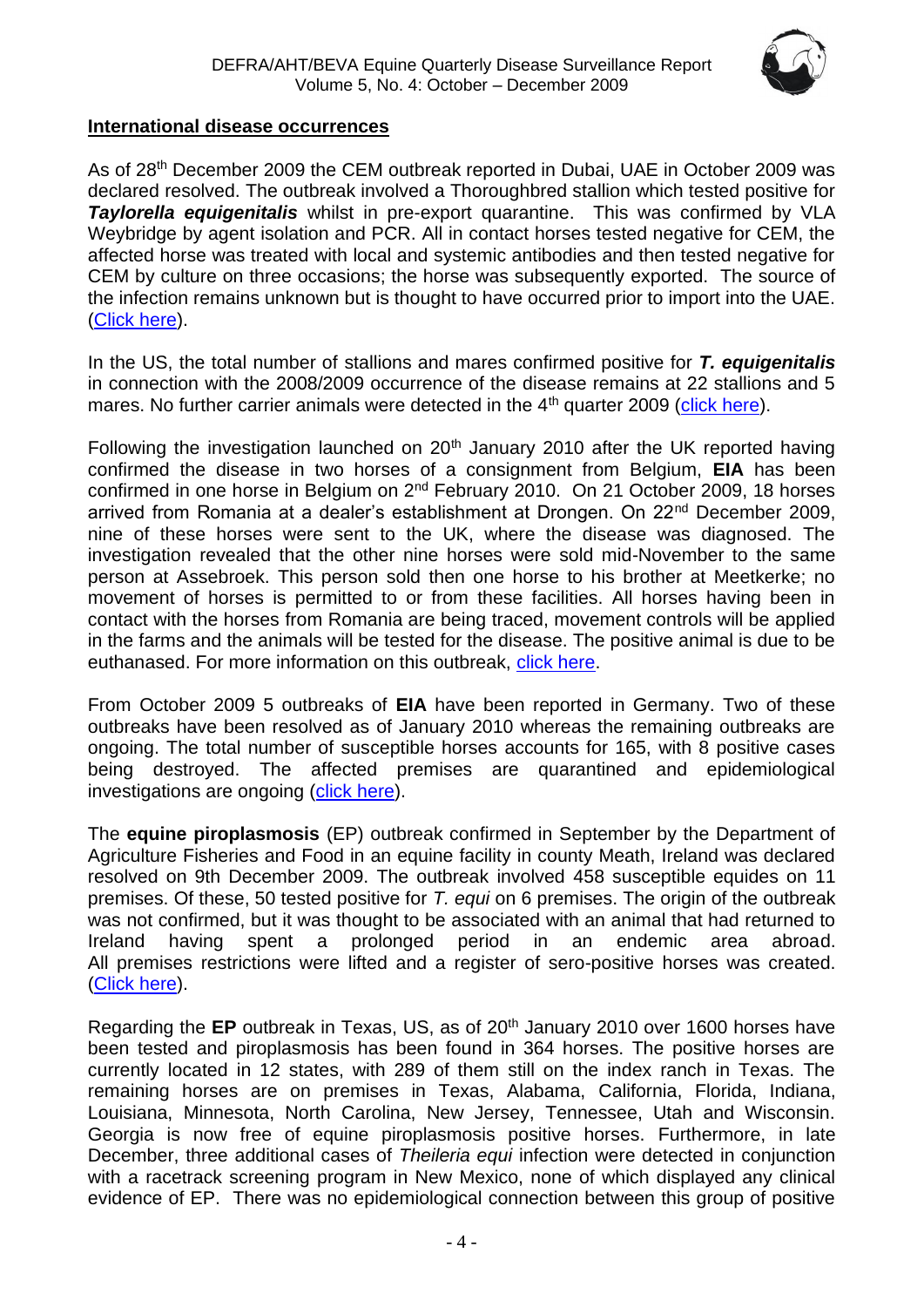

horses and the ongoing investigation of widespread *T. equi* infection on the index premises in Southern Texas. As of 25<sup>th</sup> January 2010, 13 horses have tested positive and 5 have been euthanized in New Mexico. For more information of the US situation, [click](http://www.oie.int/wahis/public.php?page=disease_immediate_summary&disease_type=Terrestrial&disease_id=61&empty=999999)  [here.](http://www.oie.int/wahis/public.php?page=disease_immediate_summary&disease_type=Terrestrial&disease_id=61&empty=999999)

The eight **Venezuelan Equine Encephalitis** (VEE) outbreaks reported last quarter in three districts in Belize and the 3 outbreaks reported in Costa Rica are continuing. No information is available on the virus subtype involved or whether the horses involved had been vaccinated against VEE. As reported by the OIE on February 2010, the event in Costa Rica is unlikely to be contained and the infection is considered to be endemic. [\(Click](http://www.oie.int/wahis/public.php?page=disease_immediate_summary&disease_type=Terrestrial&disease_id=70&empty=999999)  [here\)](http://www.oie.int/wahis/public.php?page=disease_immediate_summary&disease_type=Terrestrial&disease_id=70&empty=999999).

On 2nd November 2009 the OIE reported the first occurrence of **West Nile Virus** (WNV) in Costa Rica. WNV was diagnosed by immunocapture ELISA in the National Veterinary Services Laboratory (OIE's Reference Laboratory); at the moment three outbreaks have been reported in a single district of the country, involving in total 90 susceptible horses, 4 cases and 3 deaths. Measures applied include quarantine, as well as movement control inside the country and control of arthropods. As of 22nd February 2010 the OIE has declared the event resolved. [\(Click here\)](http://www.oie.int/wahis/public.php?page=single_report&pop=1&reportid=8743).

As reported by the internet platform Promed [\(click here\)](http://www.promedmail.org/pls/apex/f?p=2400:1000), since September 2009 13 horses have died in Nova Scotia, Canada, as a result of **Eastern Equine Encephalitis** (EEE). Infected horses show sleepiness or depression, difficulty walking, seizures, muscle twitches and other neurological signs such as pressing their heads against solid objects. The outbreak has remained contained, with no horses affected in other areas.

# **Defra business**

On 25 January 2010, Defra published for pre-legislative scrutiny and public consultation a draft Animal Health Bill to help implement its plans for responsibility and cost sharing (RCS) to deliver improved animal health and welfare in England. Following this publication, in this issue we include a **focus article** on **responsibility and cost sharing consultation** by **Defra**.

Defra is seeking views from all interested parties on whether the proposed legislation successfully achieves the desired outcomes of the RCS agenda.

If you would like to read the proposals, further information on the draft Bill and how to respond to the consultation are available from the RCS pages of the Defra website <http://www.defra.gov.uk/foodfarm/policy/animalhealth/sharing/ahbill/index.htm> The deadline for responses is 19 April 2010.

# **Focus articles**

In this report we are pleased to include three focus articles. In our first focus article, the Responsibility and Cost Sharing (RCS) team at Defra provides the details of Defra consultation on responsibility and cost sharing.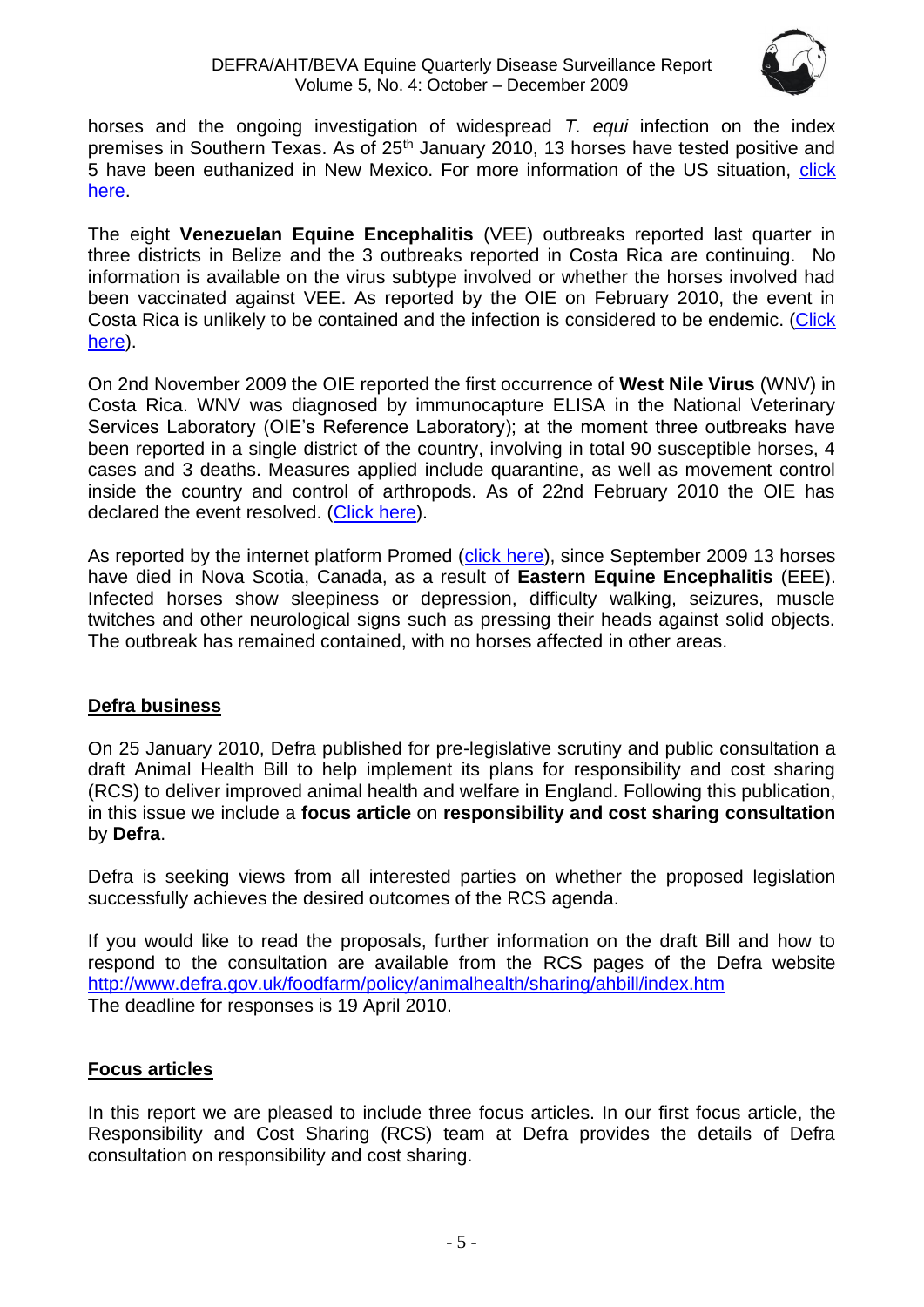

Following the focus article published for the first quarter in 2009 in which data of Equine Viral Arteritis (EVA) surveillance activity from 2005 to 2008 was assessed; in this issue, Fatima Cruz in collaboration with Richard Newton from the Animal Health Trust review the data collated and reported by Defra, AHT and BEVA over the period from 2005 to 2009 for *Taylorella equigenitalis* (the contagious equine metritis organism – CEMO), and data collated and reported over the period from 2008 to 2009 for *K. pneumoniae* and *P. aeruginosa.* 

Finally, in our third focus article Laura Fox-Clipsham from the Animal Health Trust has prepared an overview on the Foal Immunodeficiency Syndrome (Fell Pony Syndrome) and the recent success in the development of a DNA test for detecting carriers of this disease.

We reiterate that the views expressed in these focus articles are the authors' own and should not be interpreted as official statements of Defra, BEVA or the AHT.

Access to all of the equine disease surveillance reports can be made on a dedicated page on the Animal Health Trust website at [http://www.aht.org.uk/equine\\_disease.html](http://www.aht.org.uk/equine_disease.html) or via the BEVA and Defra websites:

<http://www.beva.org.uk/>

<http://www.defra.gov.uk/foodfarm/farmanimal/diseases/vetsurveillance/reports/listing.htm>

We would remind readers and their colleagues that a form is available on the AHT website for registration to receive reports free of charge, via e-mail, on a quarterly basis. The link for this registration form is available via

[http://www.aht.org.uk/equine\\_disease\\_registration.html.](http://www.aht.org.uk/equine_disease_registration.html)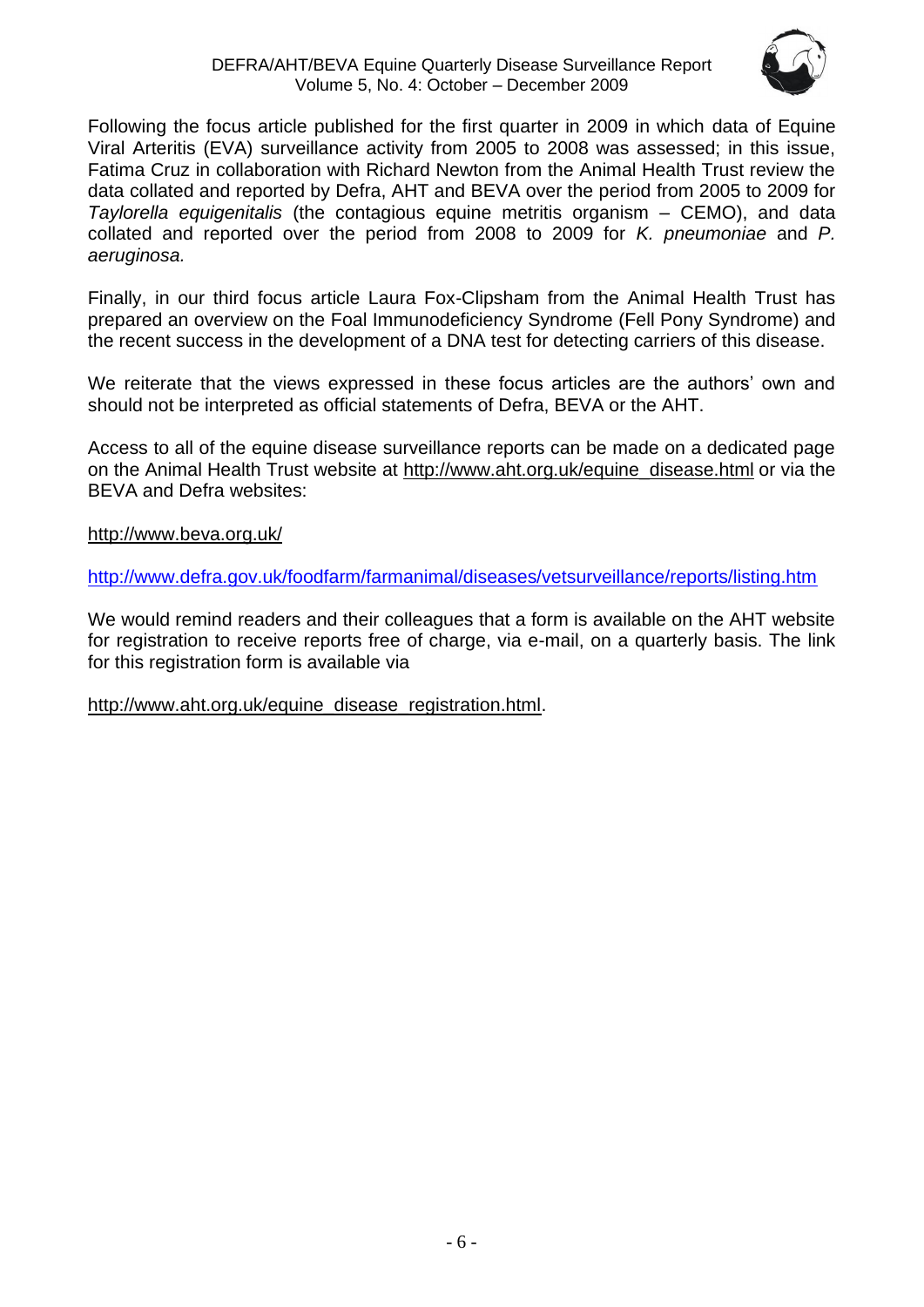

# <span id="page-6-0"></span>**Focus Article: Defra consultation on Responsibility and Cost Sharing**

Responsibility and Cost Sharing (RCS) team, Defra.

On 25 January 2010, Defra published for pre-legislative scrutiny and public consultation a draft Animal Health Bill to help implement its plans for responsibility and cost sharing (RCS) to deliver improved animal health and welfare in England.

The main provisions of the draft Bill will:

- establish the 'Animal Health Organisation' to take over from Defra responsibility for animal health policy and delivery in England;
- put on a statutory footing the role of the Chief Veterinary Officer (UK), who will be based in Defra;
- simplify existing provisions on payments for animals slaughtered, or things seized or destroyed, for disease control purposes in England and Wales. It will also introduce express provisions to allow reductions in payments where a person has contributed to the spread of disease or breached relevant regulations; and
- broaden existing powers in England and Wales to collect and test veterinary samples and vaccinate animals to help in disease management.

The proposed animal health organisation would be led by an independent chair and board. The board would have an understanding of animal health, including knowledge of industry across all species, financial, corporate governance, public sector management, public health and veterinary science, and wider issues including wildlife and consumers. Recruitment would follow the Nolan principles, with appropriate input from industry experts in the recruitment and selection of suitable candidates. The board would be accountable to Parliament and Ministers, animal keepers, the wider public and other stakeholders, and subject to external scrutiny and challenge.

Defra consider that building greater responsibility sharing through the establishment of the proposed Animal Health Organisation will only help to bring about the essential behaviour change sought in the livestock sector in relation to risk if suitable financial contributions and incentives are also introduced. Defra consulted last year on measures requiring keepers to pay for some of the annual costs of surveillance and preparedness for exotic disease outbreaks. The intention is that keepers of all disease susceptible species should share these costs. The necessary cost sharing measures will be introduced by the Government under a future Finance Bill.

Two good examples of where the equine sector has benefitted from Defra's disease prevention and control measures, together with new arrangements to ensure improved partnership working are (1) the recent detection of equine infectious anaemia in horses in Wiltshire as a result of post import testing, and the subsequent management of the disease incident; (2) the development of the African Horse Sickness control strategy

Defra have established a joint industry-Government advisory group to help work together to set-up the proposed new body. It will advise on the detailed design and ways of working, to ensure that a new independent body has the confidence of industry and the public. The establishment of an Advisory Group demonstrates Government's commitment to working with industry, and it responds directly to calls from many organisations for a greater involvement in policy development. This group is chaired by Rosemary Radcliffe and Prof. Tim Morris of the British Horse Industry Confederation and Prof. Bill Reilly from the British Veterinary Association sit on the group.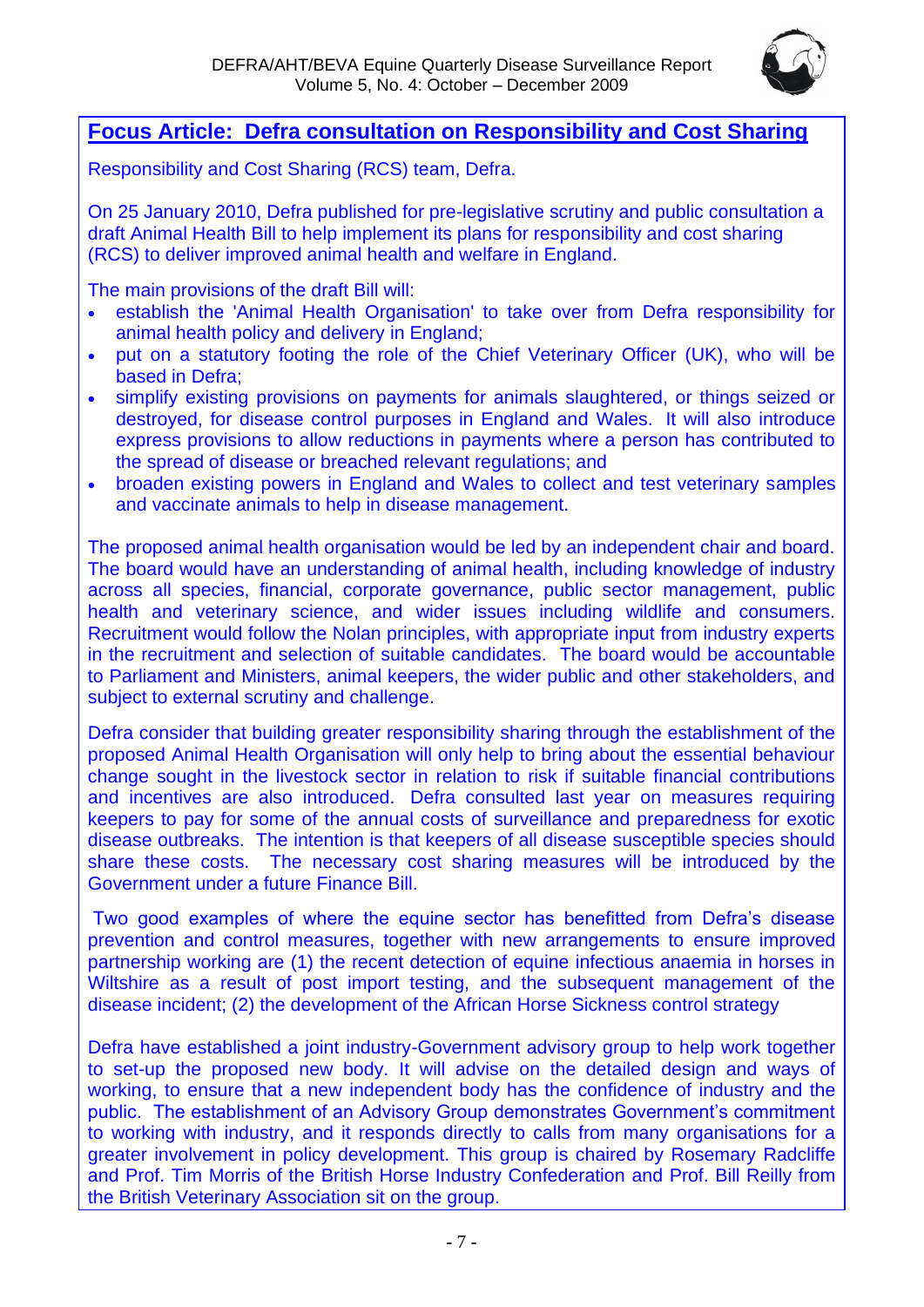

# **Virology Disease Report for the Fourth Quarter of 2009**

<span id="page-7-0"></span>The results of virological testing for October to December 2009 are summarised in Table 1 and include data relating to Equine Viral Arteritis (EVA), Equine Infectious Anaemia (EIA) and West Nile Virus (WNV) from the Veterinary Laboratories Agency (VLA), Weybridge. The sample population for the VLA is different from that for the other contributing laboratories, as the VLA's tests are principally in relation to international trade (EVA and EIA). VLA now provides testing for WNV as part of clinical work up of neurological cases on specific request and provided the local DVM has been informed.

|                          | <b>Number of</b><br><b>Samples Tested</b> | <b>Number Positive</b> | <b>Number of</b><br>Contributing<br>Laboratories |
|--------------------------|-------------------------------------------|------------------------|--------------------------------------------------|
| <b>Serological Tests</b> |                                           |                        |                                                  |
| <b>EVA ELISA</b>         | 1491                                      | $10\#$                 | 4                                                |
| <b>EVA VN</b>            | 449                                       | $17*$                  | 3                                                |
| <b>VLA EVA VN</b>        | 1326                                      | $28*$                  | 1                                                |
| EHV-1/-4 CF test         | 493                                       | $15*$                  | 1                                                |
| EHV-3 VN test            | $\overline{2}$                            | 1                      | 1                                                |
| ERV-A/-B CF test         | 242                                       | $12*$                  | 1                                                |
| Influenza HI test        | 306                                       | $26*$                  | 1                                                |
| EIA (Coggins)            | 109                                       | $\Omega$               | 3                                                |
| <b>EIA ELISA</b>         | 688                                       | $\Omega$               | 3                                                |
| VLA EIA (Coggins)        | 1982                                      | $\Omega$               | 1                                                |
| <b>VLA WNV (PRNT)</b>    | $\mathbf 0$                               | 0                      | 1                                                |
| <b>Virus Detection</b>   |                                           |                        |                                                  |
| <b>EHV-1/-4 PCR</b>      | 82                                        | 4                      | $\overline{2}$                                   |
| EHV-2/-5 PCR             | 5                                         | $\Omega$               | 1                                                |
| Influenza NP ELISA**     | 326                                       | 13                     |                                                  |
| Influenza Directigen     | 126                                       | $\Omega$               |                                                  |
| Influenza VI in eggs     | 0                                         | $\Omega$               |                                                  |
| EHV VI                   | 107                                       | 4                      |                                                  |
| <b>EVA VI/PCR</b>        | 1                                         | $\Omega$               |                                                  |
| <b>VLA EVA VI/PCR</b>    | 12                                        | 0                      |                                                  |
| Rotavirus                | 10                                        | 0                      | 7                                                |

#### **Table 1: Diagnostic virology sample throughput and positive results for the fourth quarter 2009**

ELISA = enzyme-linked immunosorbent assay, VN = virus neutralisation, VLA = Veterinary Laboratories Agency, CF = complement fixation,

 $H =$  haemagglutination inhibition, Coggins = agar gel immuno diffusion test, PCR = polymerase chain reaction, NP = nucleoprotein,

VI = virus isolation, EVA = equine viral arteritis, EHV = equine herpes virus, ERV = equine rhinitis virus, EIA = equine infectious anaemia

# = Seropositives include vaccinated stallions, \* = Diagnosed positive on basis of seroconversion between paired sera

\*\* = The relatively high number of NP ELISA tests performed is largely due to requirements for international equine movement. All horses travelling to Australia must now have 2 NP ELISA tests performed prior to travel. The figures above include tests performed for international trade purposes.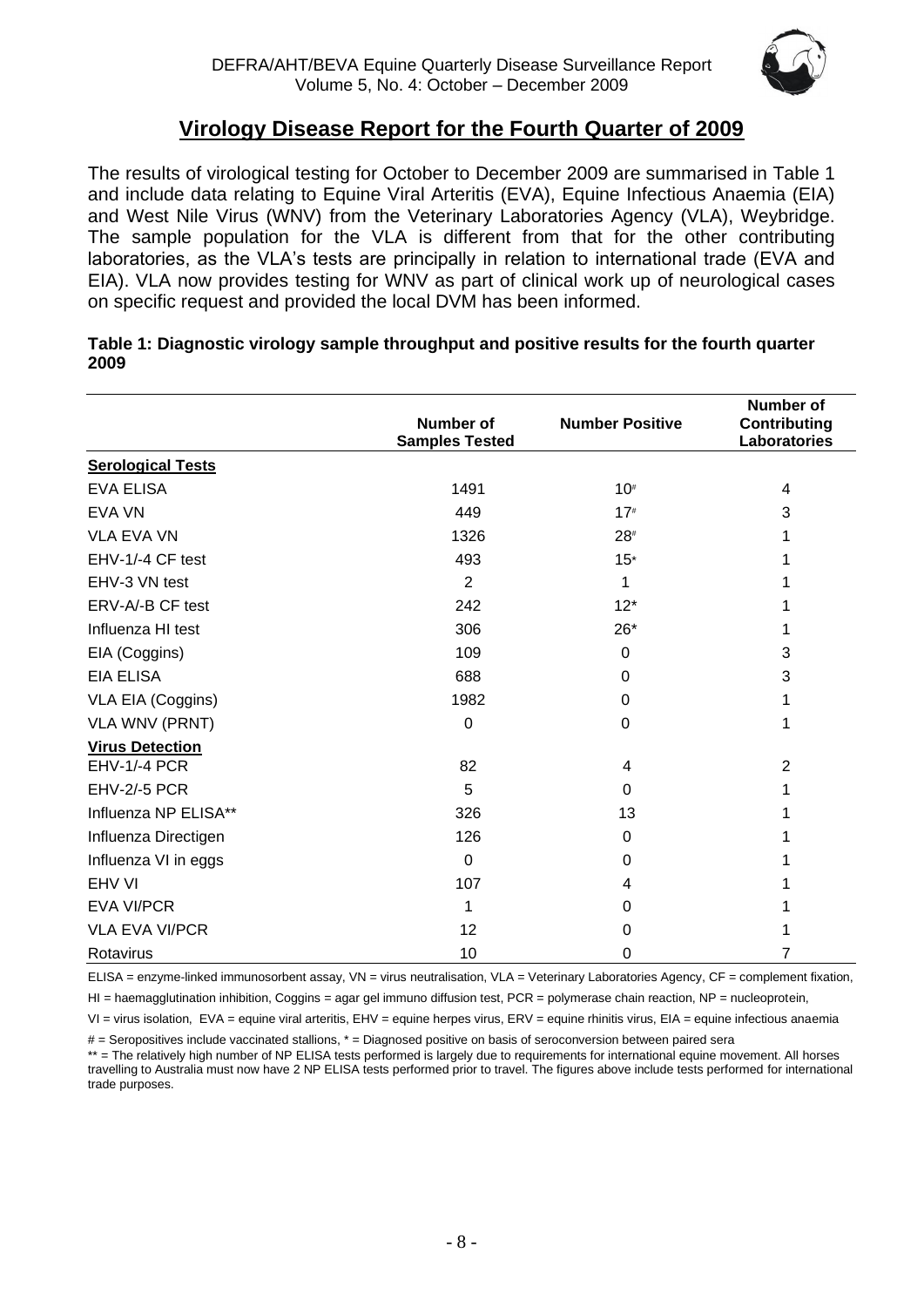

Of the 28 EVA VN positives detected by the VLA, 13 were export samples, eight were samples for diagnosis, one was an AI sample, three samples were from overseas, 2 were private and one sample didn't belong to any of these categories. The 12 semen samples received for EVA testing were all negative on virus isolation and RT-PCR.

The 1982 agar gel immuno diffusion tests for EIA (AGID; Coggins) were conducted for international trade purposes and they were all negative.

# <span id="page-8-0"></span>**Virological Diagnoses for the Fourth Quarter of 2009**

# **EHV-1 Abortion**

One case of EHV-1 abortion in a Thoroughbred mare was diagnosed by virus isolation in fetal tissues. The mare was current for vaccinations against EHV-1/4.

# **EHV-1 Paralytic disease**

On 4th January 2010 neurological EHV-1 was diagnosed by PCR in spinal cord tissues taken from a seven year-old Thoroughbred mare sent for post-mortem examination with a history of recumbent paralytic disease requiring euthanasia. The mare was in race training in a yard in southern England and all horses on the yard were current for EHV-1/-4 vaccination.

EHV-1 was confirmed by virus isolation from nasopharyngeal (NP) swabs and/or heparinised blood samples in 12 of the 32 animals in the premises. The yard and their veterinary surgeons worked closely with the British Horseracing Authority and the Animal Health Trust in conducting further serological and virological laboratory tests, which provided the all clear as of 18th February. No further cases have been reported and restrictions have been lifted.

# **EHV-2**

EHV-2 infection was diagnosed by virus isolation from nasopharyngeal swabs in two colts (16 and 4 months old respectively).

# **EHV-3**

One horse showed a seroconversion to EHV-3 on the virus neutralization (VN) test. No further information could be obtained regarding this case.

# **EHV-4 Respiratory infection**

EHV-4 was isolated from nasopharyngeal swab from an 18 month-old gelding which showed mild pyrexia, cough, serous nasal discharge and swollen lymph nodes.

# **Equine Influenza**

Seven outbreaks of equine influenza were reported in this quarter.

# *Outbreak descriptions*

In Monmouthshire, Wales two ponies (28 and 19 years old respectively) and a horse (unknown age), which showed pyrexia, mucopurulent nasal discharge, frequent coughing at rest and anorexia, tested positive for equine influenza by nucleoprotein (NP) ELISA on a nasopharyngeal swab. The virus was isolated and sequenced from only one horse. Serology by haemagglutination inhibition (HI) was consistent with recent equine influenza viral activity. The outbreak occurred in a livery yard with 47 animals of which 30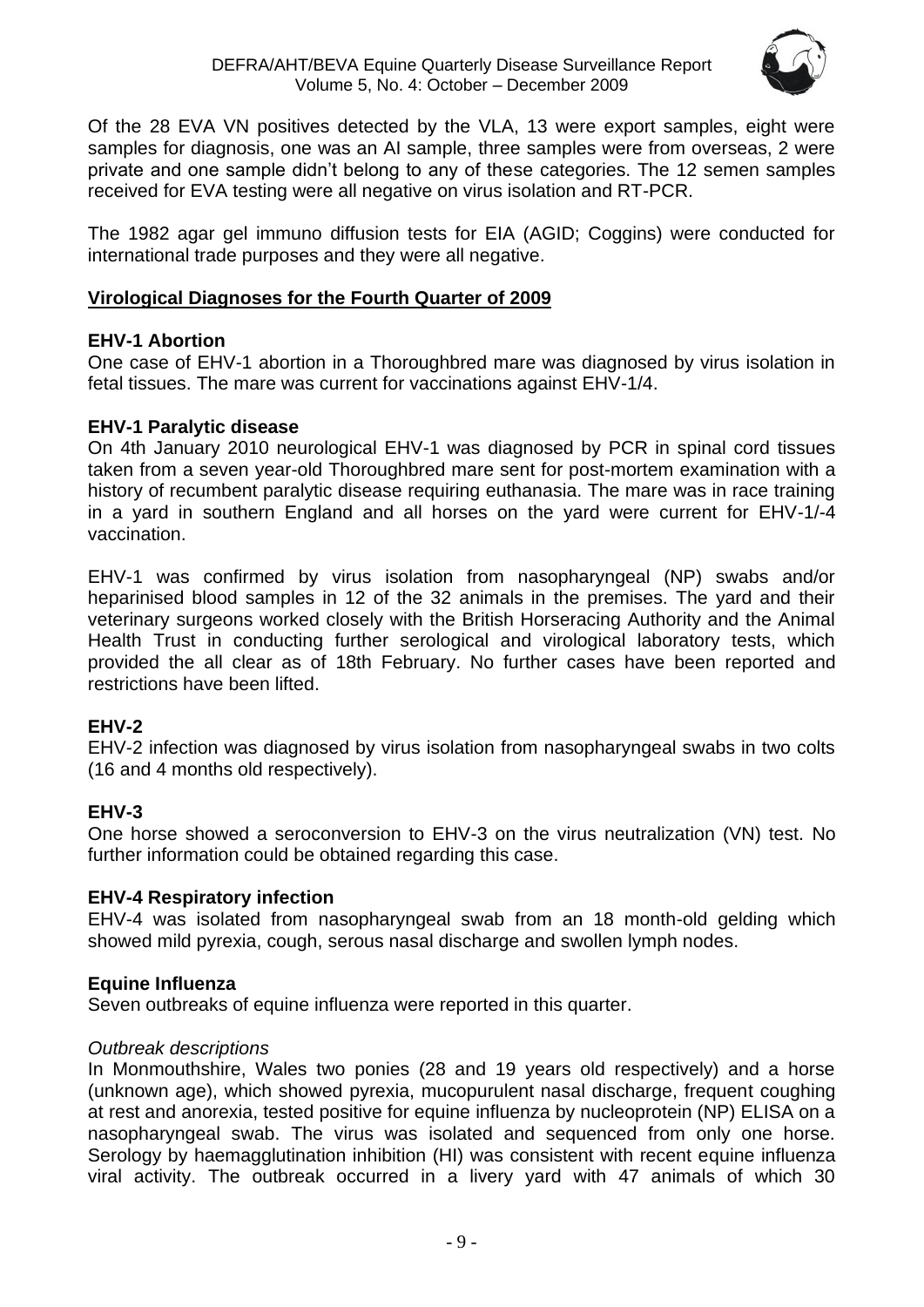

unvaccinated horses showed clinical signs whereas 12 previously vaccinated horses were not clinically affected.

In Lanarkshire, Scotland a 10 year old unvaccinated horse was positive for equine influenza by NP ELISA on a nasopharyngeal swab. The horse had been in contact with a horse which came back from a show several days previously and subsequently developed respiratory signs.

In Nottinghamshire, England an unvaccinated mare which had been out hunting with other horses from different premises showed respiratory signs and pyrexia and tested positive for equine influenza by NP ELISA on a nasopharyngeal swab. No further cases were reported from the hunt.

In Dorset, England two ponies showing clinical signs tested positive for equine influenza by NP ELISA on a nasopharyngeal swab. Two weeks before this two other ponies had been shipped over from different locations in Ireland. Five ponies were involved in the outbreak, 3 of them un-vaccinated and all were affected. Virus was isolated and sequenced from one animal and paired serology by HI in 4 of the 5 ponies showed seroconversion.

In a livery yard in Perthshire, Scotland a mare which had been to a show jumping yard the previous week tested positive for equine influenza by NP ELISA on a nasopharyngeal swab. Another 5 year old horse which showed more severe signs was negative for equine influenza at the time of sampling.

After attending a hunt event in Yorkshire, England 12 un-vaccinated horses from 3 different yards showed respiratory signs. Four of them were swabbed and 3 of them tested positive for equine influenza by NP ELISA. Paired serology by HI was performed in 9 of the 12 horses and results showed seroconversion to H3N8 equine influenza virus consistent with infection in 6 horses and titres consistent with infection prior to the time of the first sample in the other 3 animals.

Two horses among a group of 30 in Bridgend, Wales tested positive for equine influenza by NP ELISA on a nasopharyngeal swab. Cases showed classical signs of influenza with 20 unvaccinated horses in the group being affected. None of the animals had apparently left the premises in the previous few months and it was believed that the virus could have been introduced indirectly by human contact.

# *Equine influenza virus characterisation*

Genetic characterisation of the isolates obtained from the outbreaks in Monmouthshire, Lanarkshire, Nottinghamshire, Dorset and Bridgend showed that they belonged to the Florida sublineage clade 1 of the American lineage of H3N8 equine influenza virus. In contrast the isolates from the outbreaks in Yorkshire and probably Perthshire (for which only partial HA sequence was available) belonged to Florida sublineage clade 2 of the American lineage of H3N8 equine influenza virus. This suggests that clade 1 viruses are becoming more numerous and widespread within the United Kingdom compared to previous years since 2003 when the Florida sublineage first appeared in the UK. The virus responsible for the outbreak in Dorset may have been introduced with ponies imported from the Republic of Ireland.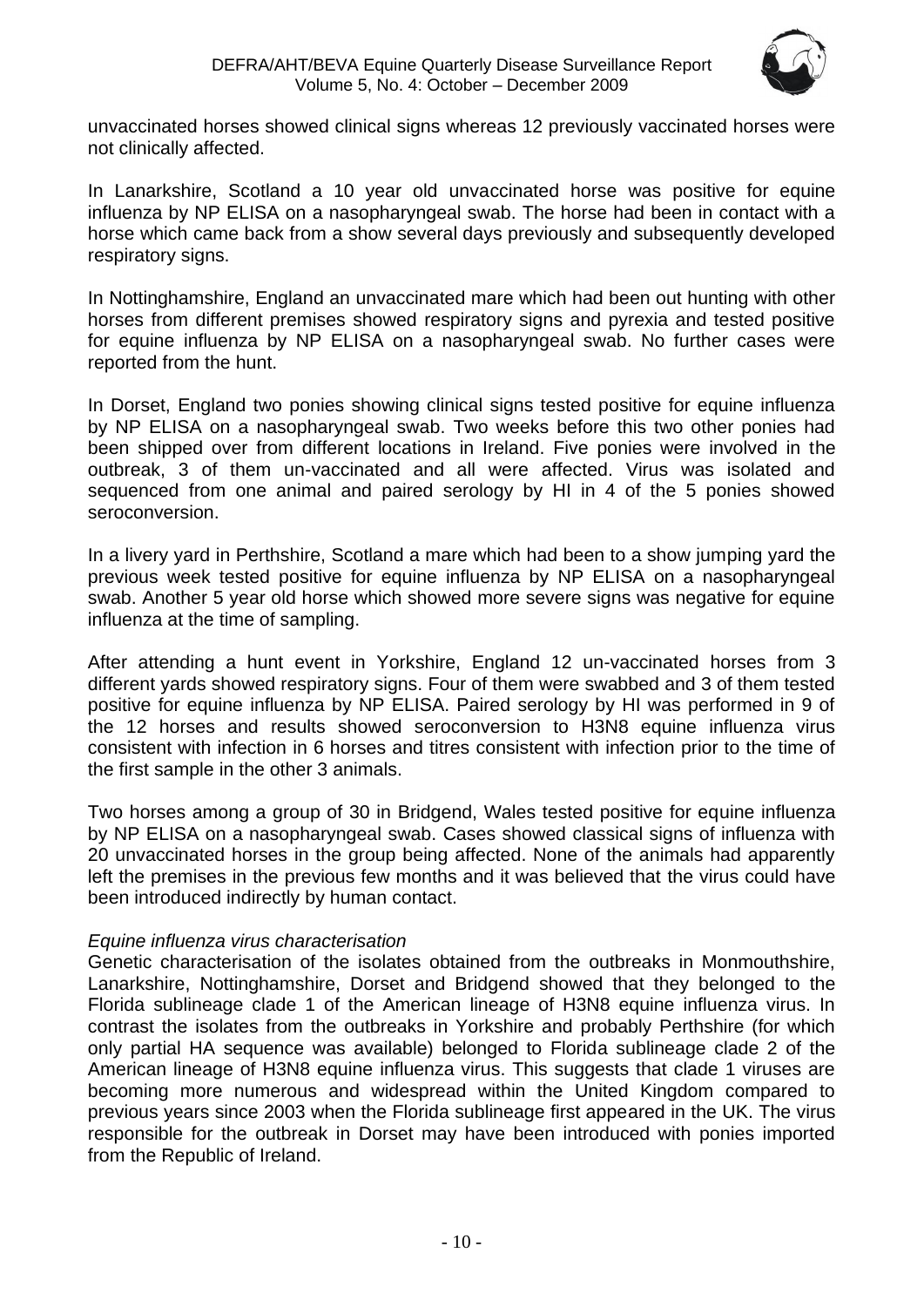

# **Bacteriology Disease Report for the Fourth Quarter 2009**

<span id="page-10-0"></span>A summary of the diagnostic bacteriology testing undertaken by different contributing laboratories is presented in Table 2. For contagious equine metritis (CEM) 25 of 27 HBLB approved laboratories in the UK contributed data.

# VLA CEMO Data for the period October to December 2009

We are again pleased to include data relating to CEM testing from the Veterinary Laboratories Agency (VLA), in this quarterly report. The sample population for the VLA is different from that for the other contributing laboratories as the VLA tests are principally in relation to international trade and/or outbreak investigations.

As already mentioned in the last report (Vol.5, No. 3), in this quarter one isolate was identified as CEMO positive by the VLA in a seven year old non-Thoroughbred mare in Buckinghamshire, England. The diagnosis was made on the basis of initial agent identification *(Taylorella equigenitalis)* in a sample submitted to a private Horserace Betting Levy Board (HBLB) quality approved laboratory with subsequent confirmation by culture and qPCR by the Veterinary Laboratories Agency.

#### **Strangles**

Strangles remains endemic in the UK, especially among parts of the non-Thoroughbred horse population. Diagnoses are confirmed in the UK based on traditional culture of *S. equi* and qPCR on respiratory samples and/or seroconversion using a serological ELISA.

|                                              | <b>Number of</b><br><b>Samples</b><br><b>Tested</b> | <b>Number</b><br><b>Positive</b> | <b>Number of</b><br><b>Contributing</b><br><b>Laboratories</b> |
|----------------------------------------------|-----------------------------------------------------|----------------------------------|----------------------------------------------------------------|
| <b>CEMO (HBLB)</b>                           | 1088                                                |                                  | 25                                                             |
| <b>CEMO (VLA)</b>                            | 1735                                                |                                  |                                                                |
| Klebsiella pneumoniae <sup>#</sup>           | 10891                                               |                                  | 18                                                             |
| Pseudomonas aeruginosa                       | 1101 <sup>1</sup>                                   | 23                               | 18                                                             |
| Strangles*culture                            | 1407                                                | 90                               | 16                                                             |
| <b>Strangles PCR</b>                         | 663                                                 | 55                               |                                                                |
| <b>Strangles ELISA</b>                       | 849                                                 | 132                              |                                                                |
| <b>Salmonellosis</b>                         | 412                                                 | 12                               | 17                                                             |
| <b>MRSA</b>                                  | 87                                                  | 0                                | 6                                                              |
| <b>Clostridium perfringens</b>               | 116                                                 | 13                               | 8                                                              |
| <b>Clostridium difficile (toxin by ELISA</b> |                                                     |                                  |                                                                |
| or immunochromatography)                     | 100                                                 | 12                               |                                                                |
| <b>Borrelia (by ELISA)</b>                   | 29                                                  | 5                                |                                                                |
| Lawsonia intracellularis**                   | 55                                                  | 27                               | 3                                                              |

#### **Table 2: Diagnostic bacteriology sample throughput and positive results for the fourth quarter 2009**

CEMO = contagious equine metritis organism (Taylorella equigenitalis); HBLB = HBLB accredited laboratories; #=capsule type 1,2,5; VLA = VLA reference laboratory**; \****Streptococcus equi* subsp*. equi*; MRSA = methicillin resistant *Staphylococcus aureus.* \*\* *Lawsonia intracellularis* identified using PCR applied to faeces; <sup>1</sup> reproductive tract samples only

#### VLA *Salmonella* results

From the 10 strains typed by the VLA the serotypes reported were *S.* Newport (one case), *S.* Enteritidis (one case), *S.* Stourbridge (one case), *Salmonella* serotype 4,5,12:i:- (2 cases), *S*. Bovismorbificans (one case), *S*. Dublin (one case), *S*. Typhimurium (one case),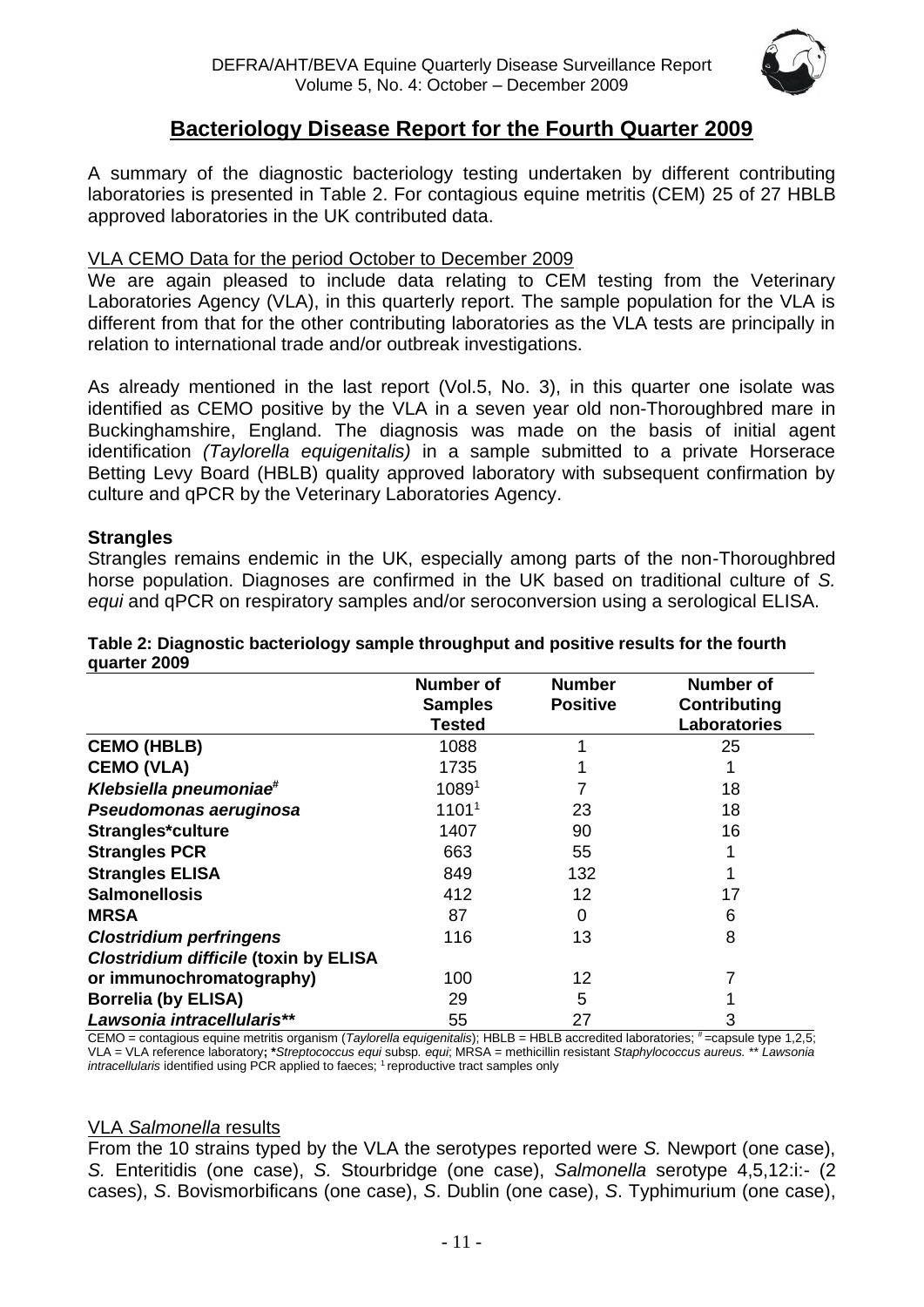

*Salmonella* serotype 44:-:- (one case) and *S*. Muenster (one case). Each of the ten positive samples represents one incident.

The following definition of an incident applies: "An incident comprises the first isolation and all subsequent isolations of the same serovar or serovar and phage/definitive type combination of a particular *Salmonella* from an animal, group of animals or their environment on a single premises, within a defined time period (usually 30 days)."

For more information from Defra about *Salmonella* in the UK, please [click here.](http://www.defra.gov.uk/vla/reports/rep_salm_rep07.htm)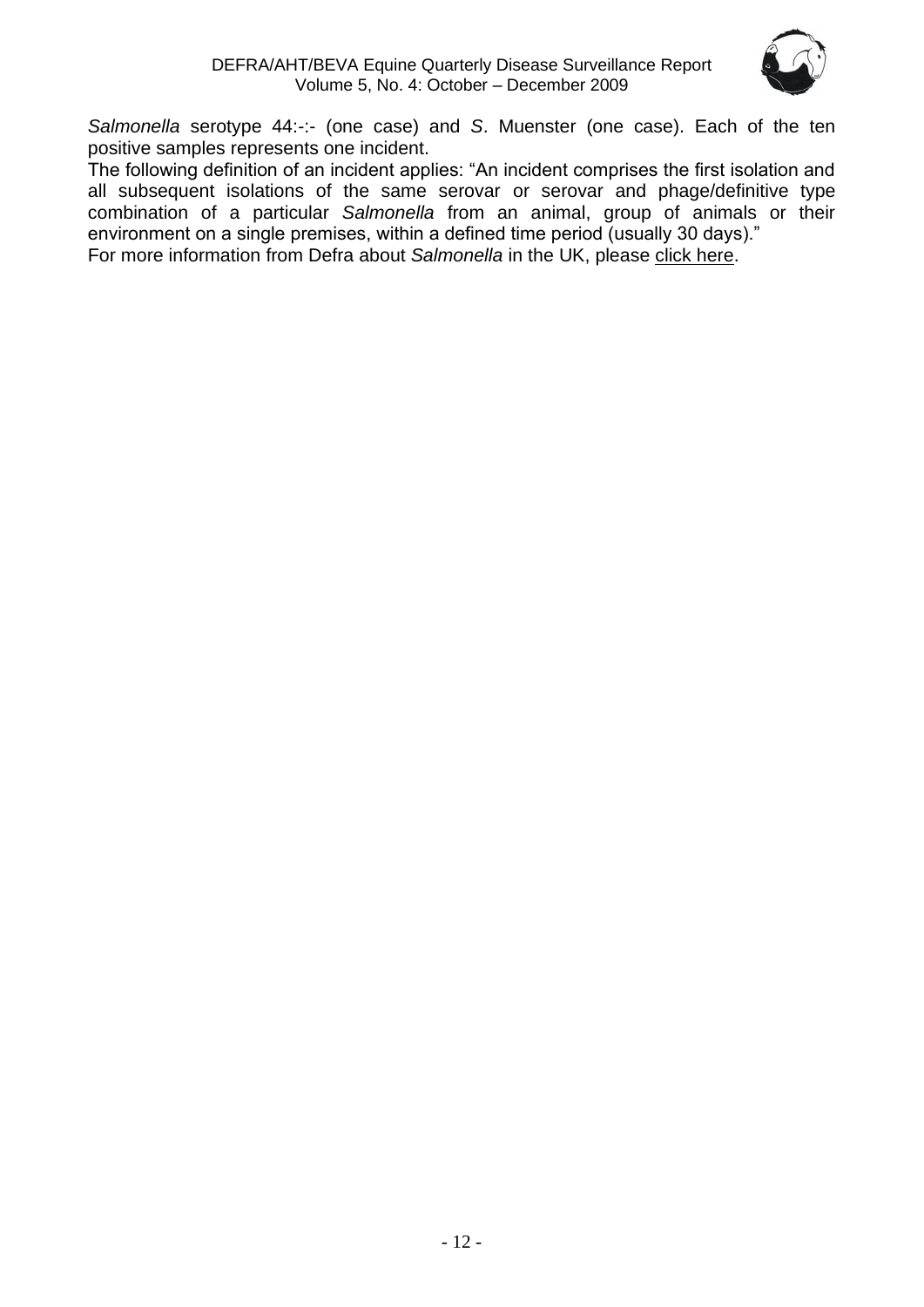

# <span id="page-12-0"></span>**Focus article: Surveillance of Contagious Equine Metritis (CEM),**  *Klebsiella pneumoniae* **and** *Pseudomonas aeruginosa* **in the United Kingdom: 2005-2009**

Fatima Cruz, DVM, MRCVS, MPhil, Animal Health Trust; in collaboration with Richard Newton, BVSc, MSc, PhD, DLSHTM, DipECVPH, FRCVS, Animal Health Trust.

# **Introduction**

Following the focus article published for the first quarter in 2009 in which Equine Viral Arteritis (EVA) was assessed, and in order to gain insights into the UK equine surveillance trends over time, here we review the data collated and reported by Defra, AHT and BEVA over the period from 2005 to 2009 (including this quarter) for *Taylorella equigenitalis* (the contagious equine metritis organism – CEMO), and data collated and reported over the period from 2008 to 2009 (including this quarter) for *K. pneumoniae* and *P. aeruginosa*.

# **Overview**

CEM is an infectious disease of equidae caused by *T. equigenitalis* (CEMO). *K. pneumoniae* capsule types 1, 2 or 5 and *P. aeruginosa* can also cause venereal disease. Clinical signs vary between mares and stallions; in mares there are two states of infection, the active state in which the main clinical sign would be vulval discharge, and the carrier state in which there are no outward signs of infection but the mare remains capable of shedding. Stallions do not generally show clinical signs of infection but can become carriers and therefore will be able to transmit the infection. Occasionally the bacteria can colonize the stallion's sex glands, causing pus and bacteria to contaminate the semen.

Transmission of the disease can occur directly or indirectly during mating or teasing by genital or naso-genital contact, but also by means of contaminated semen used for artificial insemination (AI) or indirect, iatrogenic transmission via the hands and equipment of staff or veterinary surgeons having handled the tail or genitalia of an infected horse.

CEM, caused by *T. equigenitalis*, occurs in the non-Thoroughbred population, and only to a limited extent in Thoroughbreds. Both *K. pneumoniae* and *P. aeruginosa* occur sporadically within Europe. Recent CEM outbreaks in France, Germany, United Arab Emirates, USA and lately in the UK in October 2009 highlight the potential importance of this disease.

# **The UK situation**

CEM was first reported in 1977 on studs in England and was found in 1978 in horses imported from Europe into the state of Kentucky in the USA. The emergence of this new disease triggered the development of the first HBLB (Horserace Betting Levy Board) Code of Practice for control of this infection in conjunction with the other bacterial venereal pathogens of *K. pneumoniae* and *P. aeruginosa* [\(click here\)](http://www.hblb.org.uk/document.php?id=43). In the UK, isolation of the CEMO is notifiable by law under the Infectious Diseases of Horses Order 1987 [\(click here\)](http://www.opsi.gov.uk/si/si1987/Uksi_19870790_en_1.htm) and any positive samples must be reported by the testing laboratory to a Divisional Veterinary Manager (DVM) of the Department for Environment, Food and Rural Affairs (Defra). The main preventive measures for this disease are based on establishing freedom from infection before and during breeding activities, and exercising strict hygiene measures during breeding activities. Whilst Thoroughbred breeders have adopted a zerotolerance to CEMO globally, many non-Thoroughbred breeds remain endemically affected and there are no measures adopted to screen and clear breeding animals. Consequently,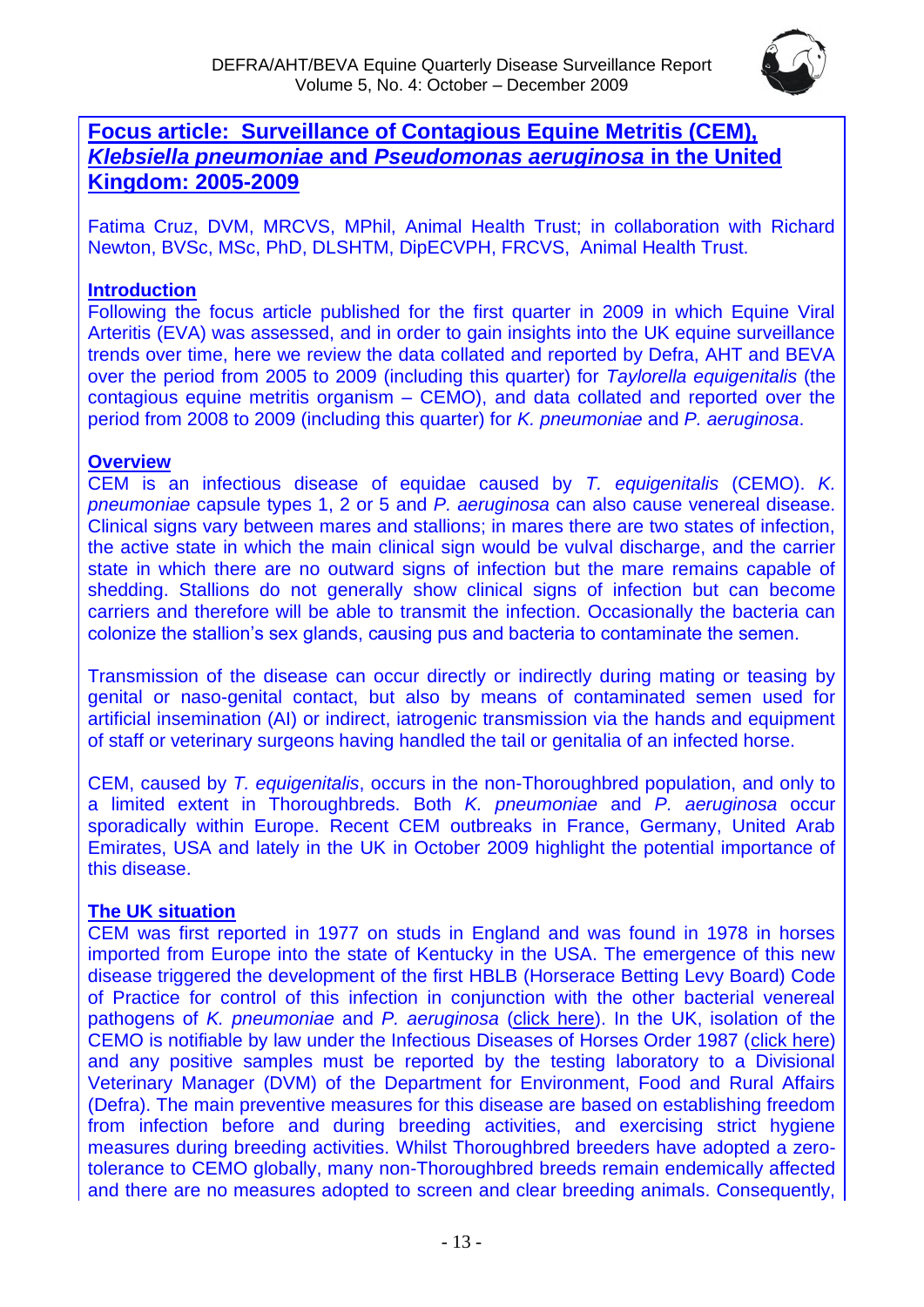

the effective absence of restrictions on trade in horses within the EU places the UK at risk of importation of CEMO infected horses from mainland Europe.

# **CEM testing data**

CEM is diagnosed by means of microaerophilic culture from clitoral or endometrial swabs in mares and swabs taken from the urethra, urethral fossa and penile sheath, plus preejaculatory fluid when possible in stallions. Currently CEM can now be diagnosed by quantitative/real time PCR (qPCR) in some laboratories; this technique increases sensitivity and speed of diagnosis. Every swab taken for official export health certification, and also every swab with a positive result from a HBLB certified laboratory must be sent to the designated laboratory within the Veterinary Laboratories Agency (VLA).

#### **Graphical presentation of CEMO data: 2005-2009.**

Figure 1 represents a summary by quarter for 2005-2009 of the total number of CEMO cultures conducted by a network of UK-based diagnostic labs and vet practices certified by the HBLB (together referred to as "CEMO HBLB") and by the VLA (referred to as "CEMO VLA"). The lines represent the number of positives from both the HBLB labs and the VLA. The numbers on top of the CEMO HBLB bars correspond to the number of HBLB certified laboratories submitting data in each quarter.



**Figure 1: CEMO culture data by quarter for 2005-2009 for VLA and HBLB certified laboratories.**

The results of note in this summary for CEMO culture data from 2005 to 2009 are:

• The consistent seasonal trend in the number of cultures conducted within each year, mostly from 2006 on, which was different between VLA and HBLB certified laboratories. The pattern in HBLB certified laboratories demonstrated a peak in the  $1<sup>st</sup>$  quarter, declining to  $3<sup>rd</sup>$  quarter and with a small increase in numbers in the  $4<sup>th</sup>$ quarter. This pattern would be consistent with pre-breeding testing in the first two quarters, with a predominance of Thoroughbred samples tested in the 1<sup>st</sup> quarter and some cultures conducted after December 1<sup>st</sup> in the 4<sup>th</sup> quarter. The VLA pattern would be different since VLA cultures are principally in relation to international trade (most of which is done between October and December) and outbreak investigations,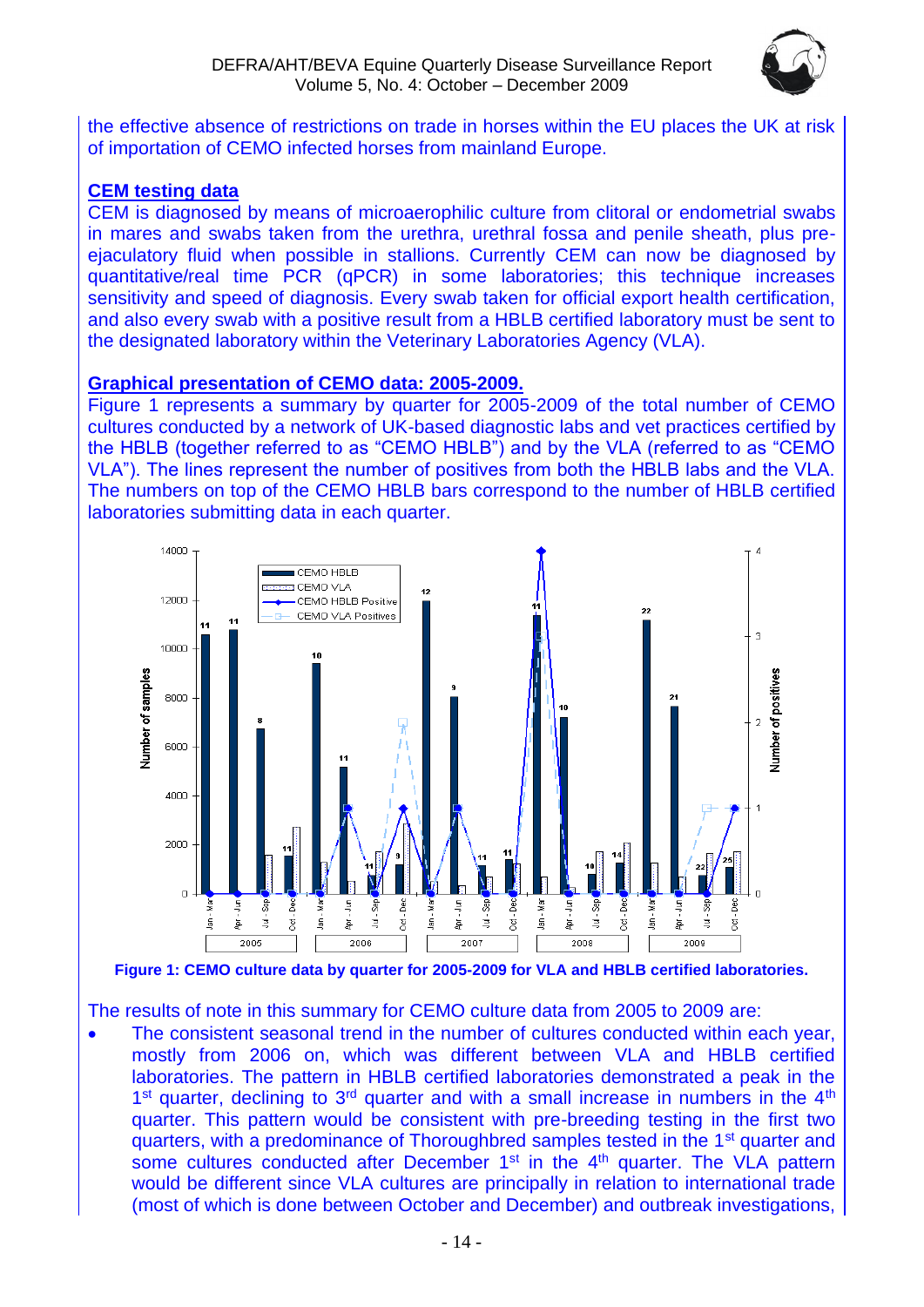

showing lower numbers of cultures overall and a less pronounced peak in the final quarter, consistent with international trade testing requirements.

- For the period between the  $2<sup>nd</sup>$  quarter 2005 (when the VLA started submitting data) and the  $4<sup>th</sup>$  quarter of 2009, the proportion of positive results for both the VLA and HBLB certified laboratories were reasonably closely matched. This could be due to the fact that every positive result from a HBLB laboratory must be repeated and confirmed by the VLA. Overall there was a very low level of positivity for CEMO among the screened population in the UK, and most of the positive cases were horses from mainland Europe and staying in the UK for international transfer.
- Regarding the number of HBLB certified contributing laboratories, there was a peak in the  $1<sup>st</sup>$  and  $2<sup>nd</sup>$  quarters and a decrease in the  $3<sup>rd</sup>$  quarter since many of the laboratories won't submit data if they haven't conducted any CEMO culture. Interestingly, even when in 2009 there was a rise in the number of contributing labs reaching nearly the 100% of contributions (due to the efforts of HBLB), the addition of laboratories to the reporting scheme has actually made little difference to the coverage of samples – probably because the scheme already covered the major contributors by means of numbers of cultures conducted; in addition, there was a small decrease on the numbers of cultures conducted by these major contributors in 2009 (which could reflect the impact of the prevailing adverse economic climate on the number of breeding animals being tested) and the new laboratories filled this gap. Such a good coverage since 2005 permitted the analysis of the graph as a whole despite the increase on the number of laboratories reporting in 2009.

Figures 2 and 3 represent a summary by quarter for 2008 and 2009 of the total number of *K. pneumoniae* and *P. aeruginosa* cultures conducted by a network of UK-based diagnostic labs and vet practices (dark blue bars). It should be noted that data provided here for *K. pneumoniae* only relates to the pathogenic capsule types (1, 2 and 5). The lines represent the percentage of positive cultures. The numbers on top of the bars correspond to the number of laboratories submitting data in each quarter.



**Figure 2:** *K. pneumoniae* **culture data by quarter for 2008-2009 Figure 3:** *P. aeruginosa* **culture data by quarter for 2008-2009**

The results of note in this summary for *K. pneumoniae* and *P. aeruginosa* culture data from 2008 to 2009 are:

- As in Figure 1, the consistent seasonal trend in the number of cultures conducted within each year. This similarity would be explained by the fact that the pre-breeding testing is the same as for CEMO.
- The percentage of positive results for both *K. pneumoniae* and *P. aeruginosa* were reasonably closely matched with the exception of the  $4<sup>th</sup>$  quarter 2009. There was a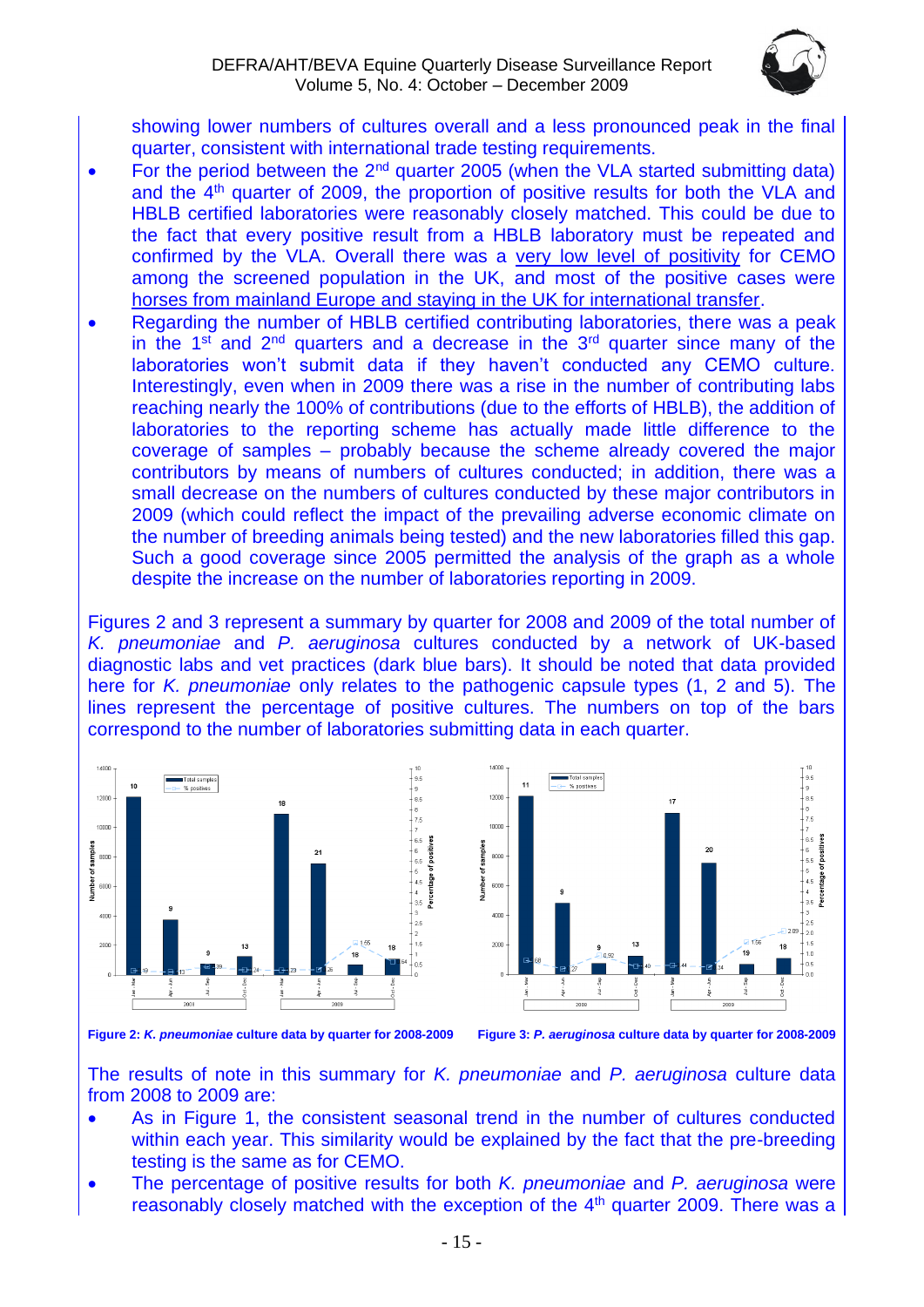

peak in the percentage of positives in the 3rd quarter 2008 and 2009 for *K. pneumoniae* and the 3rd quarter 2008, 3rd and 4th quarter 2009 for *P. aeruginosa*, but the high percentages of positives could be due to the low numbers of samples being tested in these quarters.

With regards to the number of contributing laboratories, there are differences with respect to CEMO since even when the major contributors report for CEMO, *K. pneumoniae* and *P. aeruginosa*, some HBLB certified laboratories only report for CEMO. Furthermore, there are other non-HBLB laboratories which report only cultures conducted for *Klebsiella* and *Pseudomonas*. As for CEMO, there was an increase in the number of contributing laboratories in 2009 which has not affected the coverage in terms of number of cultures conducted.

In conclusion, the data presented in this article confirms the on-going application of prebreeding recommendations resumed in the HBLB Codes of Practice. These recommendations have led to a **zero level of positivity in the Thoroughbred population in the UK**, where zero-tolerance to CEMO has been adopted. Overall the positive cases were **sporadic** and were detected in **non-Thoroughbred horses**, especially in those **from mainland Europe** and **transiting UK for international transfer**.

The efforts of the HBLB as the operator of the laboratory approval scheme have led to reporting almost 100% coverage in 2009; therefore the data presented here is representative of the UK situation and should be encouraging for stakeholders and international trade partners for breeds undertaking pre-breeding CEM screening.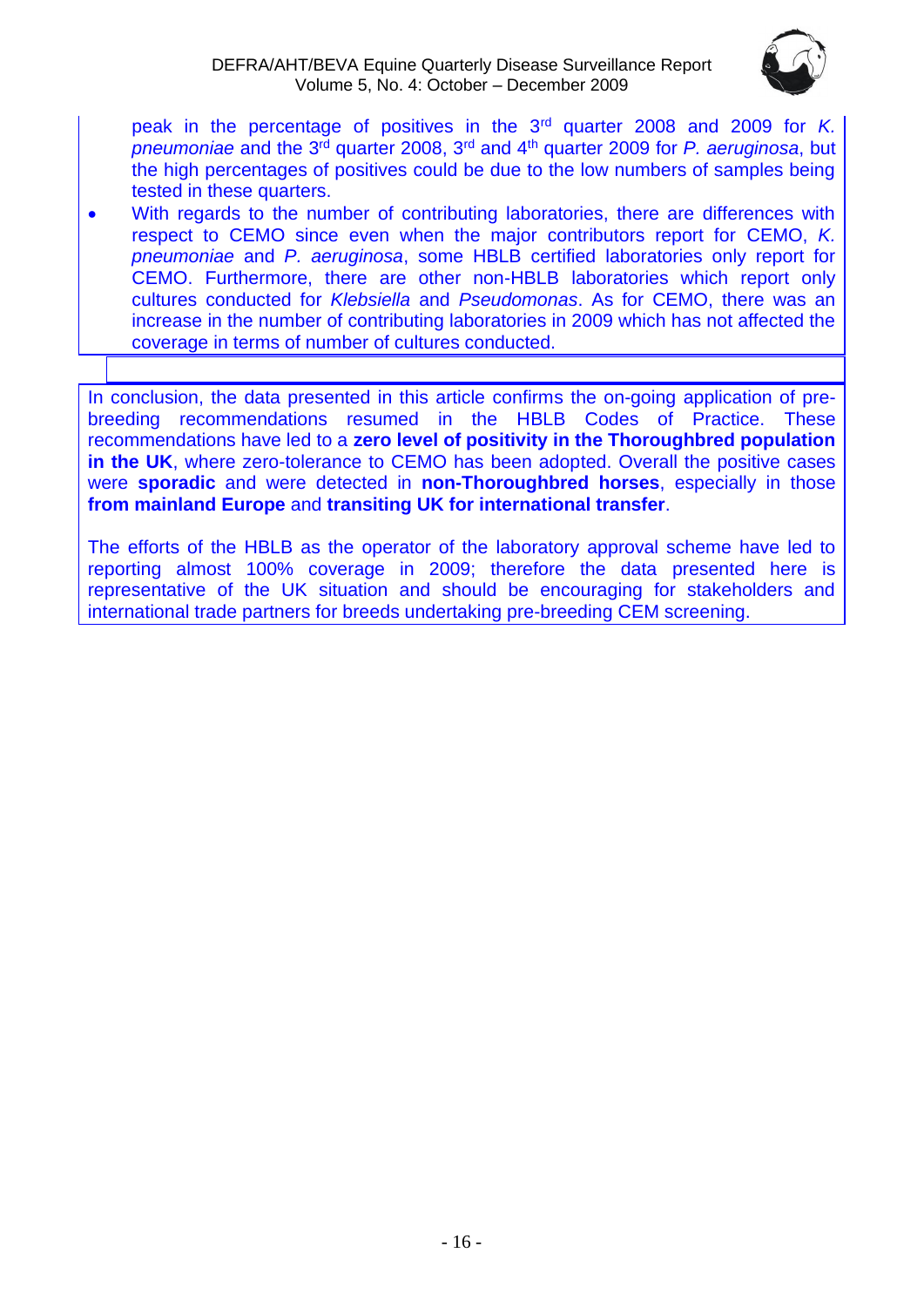

# **Toxic and Parasitic Disease Report for the Fourth Quarter 2009**

<span id="page-16-0"></span>A summary of diagnostic toxicosis and parasitology testing undertaken by contributing laboratories is presented in Tables 3 and 4 respectively. Results for toxicosis are based on histopathologically confirmed evidence of disease only (where applicable).

|                       | <b>Number of</b><br><b>Samples</b><br><b>Tested</b> | <b>Number</b><br><b>Positive</b> | Number of<br>Contributing<br>Laboratories |
|-----------------------|-----------------------------------------------------|----------------------------------|-------------------------------------------|
| <b>Grass Sickness</b> | 3                                                   |                                  |                                           |
| Hepatic toxicoses     | 30                                                  | 10                               | 3                                         |
| Atypical myopathy     | 88                                                  | 18                               | 5                                         |
| <b>Tetanus</b>        |                                                     |                                  |                                           |

**Table 3: Diagnostic toxicosis sample throughput and positive results for the fourth quarter 2009**

**Table 4: Diagnostic parasitology sample throughput and positive results for the fourth quarter 2009**

|                                 | <b>Number of</b><br><b>Samples</b><br><b>Tested</b> | <b>Number</b><br><b>Positive</b> | <b>Number of Contributing</b><br>Laboratories |
|---------------------------------|-----------------------------------------------------|----------------------------------|-----------------------------------------------|
| <b>Endoparasites</b>            |                                                     |                                  |                                               |
| Ascarids                        | 906                                                 | 36                               | 13                                            |
| Cyathostomes                    | 835                                                 | 228                              | 10                                            |
| Dictyocaulus                    | 595                                                 | 1                                | 6                                             |
| Strongyles                      | 1666                                                | 266                              | 19                                            |
| Tapeworms (ELISA based testing) | 21                                                  | 15                               | 4                                             |
| Tapeworms (Faecal exam)         | 1356                                                | 20                               | 10                                            |
| Trichostrongylus                | 34                                                  | 3                                | 1                                             |
| Strongyloides                   | 713                                                 | 15                               | 8                                             |
| Oxyuris equi                    | 50                                                  | 1                                | $\overline{2}$                                |
| Fasciola                        | 109                                                 | 7                                | $\overline{2}$                                |
| Coccidia                        | 0                                                   | 0                                | $\mathbf 0$                                   |
| Cryptosporidia                  | $\overline{0}$                                      | 0                                | 0                                             |
| VLA Theileria equi (CFT)*       | 707                                                 | 4                                | 1                                             |
| VLA Theileria equi (IFAT)**     | 792                                                 | 17                               | 1                                             |
| VLA Theileria equi (cELISA)***  | 535                                                 | 7                                | 1                                             |
| VLA Babesia caballi (CFT)*      | 706                                                 | 2                                | 1                                             |
| VLA Babesia caballi (IFAT)**    | 793                                                 | $\overline{7}$                   | 1                                             |
| VLA Babesia caballi (cELISA)*** | 535                                                 | 3                                | 1                                             |
| <b>Ectoparasites</b>            |                                                     |                                  |                                               |
| <b>Mites</b>                    | 20                                                  | $\mathbf 0$                      | $\overline{2}$                                |
| Lice                            | 398                                                 | 3                                | 11                                            |
| Ringworm                        | 397                                                 | 135                              | 14                                            |
| Dermatophilus                   | 189                                                 | 18                               | $\boldsymbol{9}$                              |
| Candida                         | 63                                                  | 6                                | $\overline{2}$                                |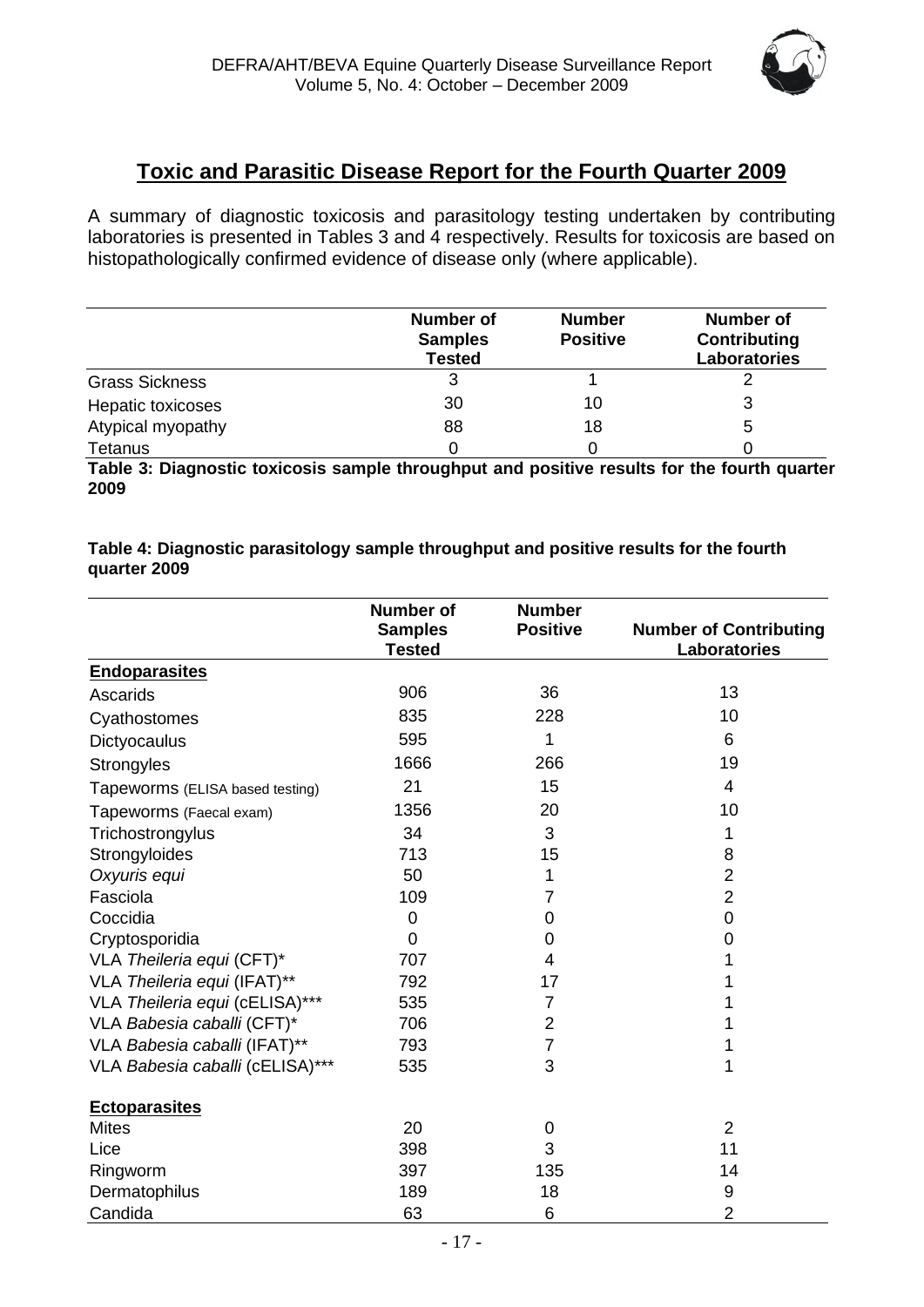

\*Complement Fixation Test; CFT suspect/positive samples are tested in IFAT test

\*\*Indirect Fluorescent Antibody Test; \*\*\*competitive Enzyme-linked immunosorbent assay; positive cELISA results are not undergoing confirmatory testing

#### **Grass sickness surveillance data [\(www.equinegrasssickness.co.uk\)](http://www.equinegrasssickness.co.uk/):**

A total of 15 EGS cases have been received for the fourth quarter (October-December 2009), making a total of 128 reports in 2009. The type of grass sickness was reported for 14 cases with 8 (57%) acute cases, 4 (29%) chronic cases and 2 (14%) subacute cases. All of the cases in this quarter were fatal. Only one of the 15 cases was diagnosed by postmortem examination and ganglia examination whereas 14 cases were diagnosed based on clinical signs.

The locations of two cases were not disclosed, with 5 cases reported from England, 6 from Scotland and 2 from Wales.

Of the affected horses 40% were geldings, 40% were mares and 20% were stallions. A range of ages was reported (1 year – 18 years) with the mean age being 7.3 years and the median 4 years. The breed of one horse was unknown, with 1 cross breed and 13 pure breeds reported in this quarter.

It should be noted that the grass sickness surveillance scheme receives data from a wider population in comparison to the data presented in Table 3 and different diagnostic criteria were used. For more information about the grass sickness surveillance please refer to previous reports published in Vol.4 No.2 and Vol.2 No.4.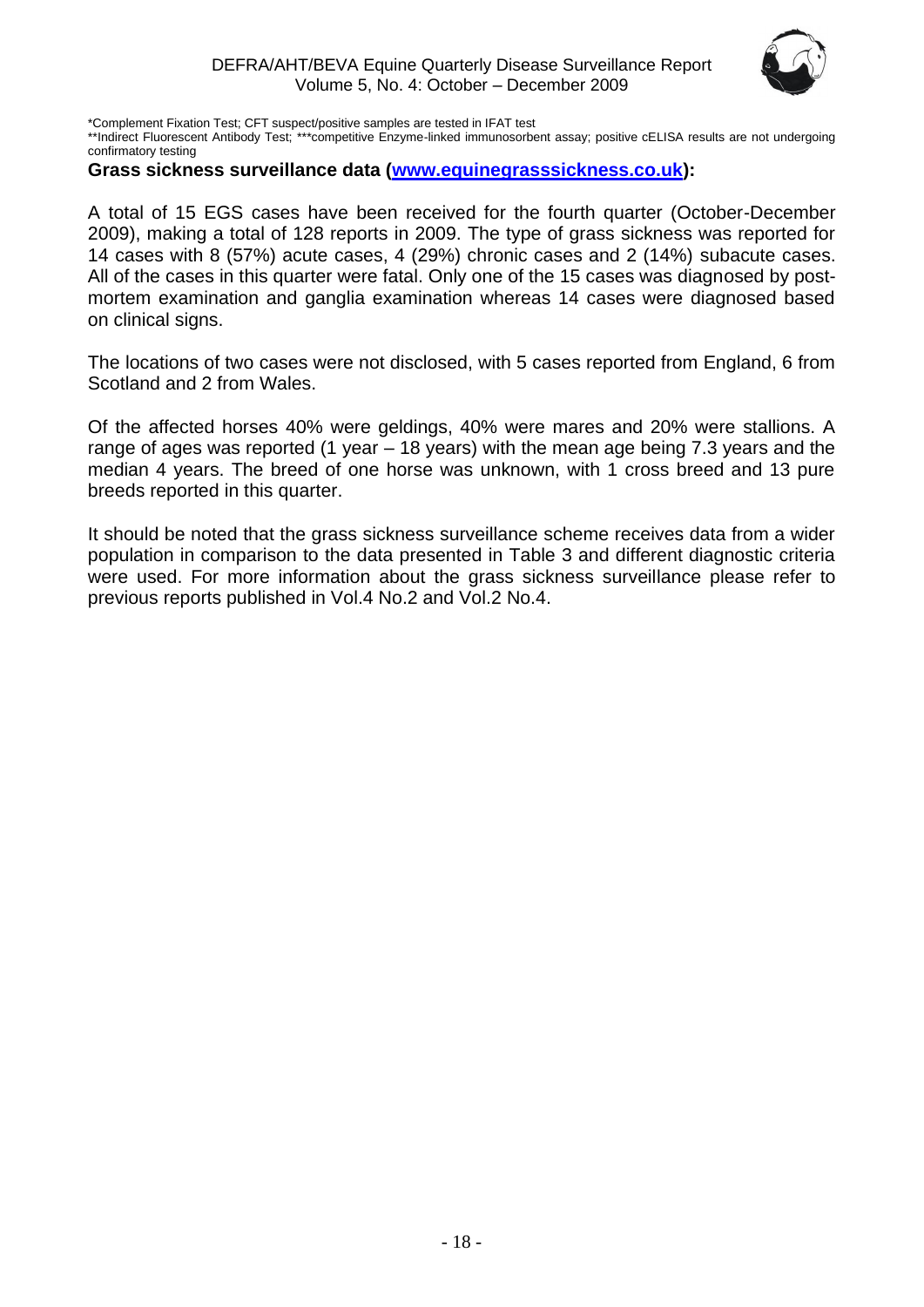

# <span id="page-18-0"></span>**Focus Article: Test launched for Foal Immunodeficiency Syndrome**

Laura Fox-Clipsham (BSc): The Animal Health Trust, Kentford, Newmarket

Foal immunodeficiency syndrome (FIS), formally known as Fell Pony syndrome, was first recognised in UK Fell Pony foals in 1998, described as a syndrome of anaemia and immunodeficiency. Since, FIS cases in the Fell Pony have been reported across Europe and United States of America. Until recently the disease had only been reported in the Fell Pony, but in June 2008, the same condition was confirmed in a Dale Pony foal.

The disease manifests at 2-6 weeks after birth, the foals being apparently normal when born. The first clinical signs of this disease include diarrhoea, nasal discharge, poor growth, pale gums and decreased appetite. A progressive profound anaemia is a notable early feature of this disease (PCV<20%). Lymphocyte sub-population analysis show normal circulating T-lymphocyte numbers and severely reduced B-lymphocytes numbers.



Attempts at symptomatic treatment have been made; these include rehydration, antibiotics, vitamin and mineral (Se) supplements, analgesia, blood transfusions, erythropoietin injections. Despite extensive treatment and supportive therapy, foals die or are euthanased on the basis of lethargy, serve anaemia and persistent infections before sixteen weeks of age. To date there have been no validated cases where foals have survived this disease, FIS has a 100% mortality rate.

Breeders noted a familial pattern, with repeat matings producing both affected and unaffected foals. This together with examination of the stud book, which reveals a small effective breeding population and genetic bottlenecks in recent years, strongly suggests that FIS is an inherited disease caused by an autosomal recessive mutation. Research into the genetics of FIS, funded by The Horse Trust, has been performed at the Animal Health Trust, in collaboration with the University of Liverpool. Recent advances in equine genetics enabled this project to advance rapidly and in November 2009, a single point mutation was identified on chromosome 26 that segregated with the disease. The mutation was screened in 23 obligate carriers, including the sire and dam of an FIS affected Dales foal, all were heterozygous for the mutation. Thirty-one samples from affected animals were screened, including the affected Dales foal and all were homozygous for the mutation. Ninety-six samples from breeds which are unlikely to have interbred with the Fell or Dales, including Thoroughbred, Appaloosa, Arab and Sport Horses, were screened for the mutation, all were homozygous for the wild-type allele.

FIS carrier prevalence in the Dales and Fell population has been estimated by analysing a random anonymous selection of samples submitted to the Animal Health Trust for parentage verification. Two-hundred and fourteen Fell Pony samples were screened, of which eighty-two were carriers of the mutation (38%). Eighty-seven Dales Pony samples were screened, of which sixteen carried the FIS mutation (18%).

This breakthrough has led to the development of a test which can be used to screen the DNA of individual ponies for the presence or absence of the mutation. The test, which is available from the Animal Health Trust, will enable breeders to make informed breeding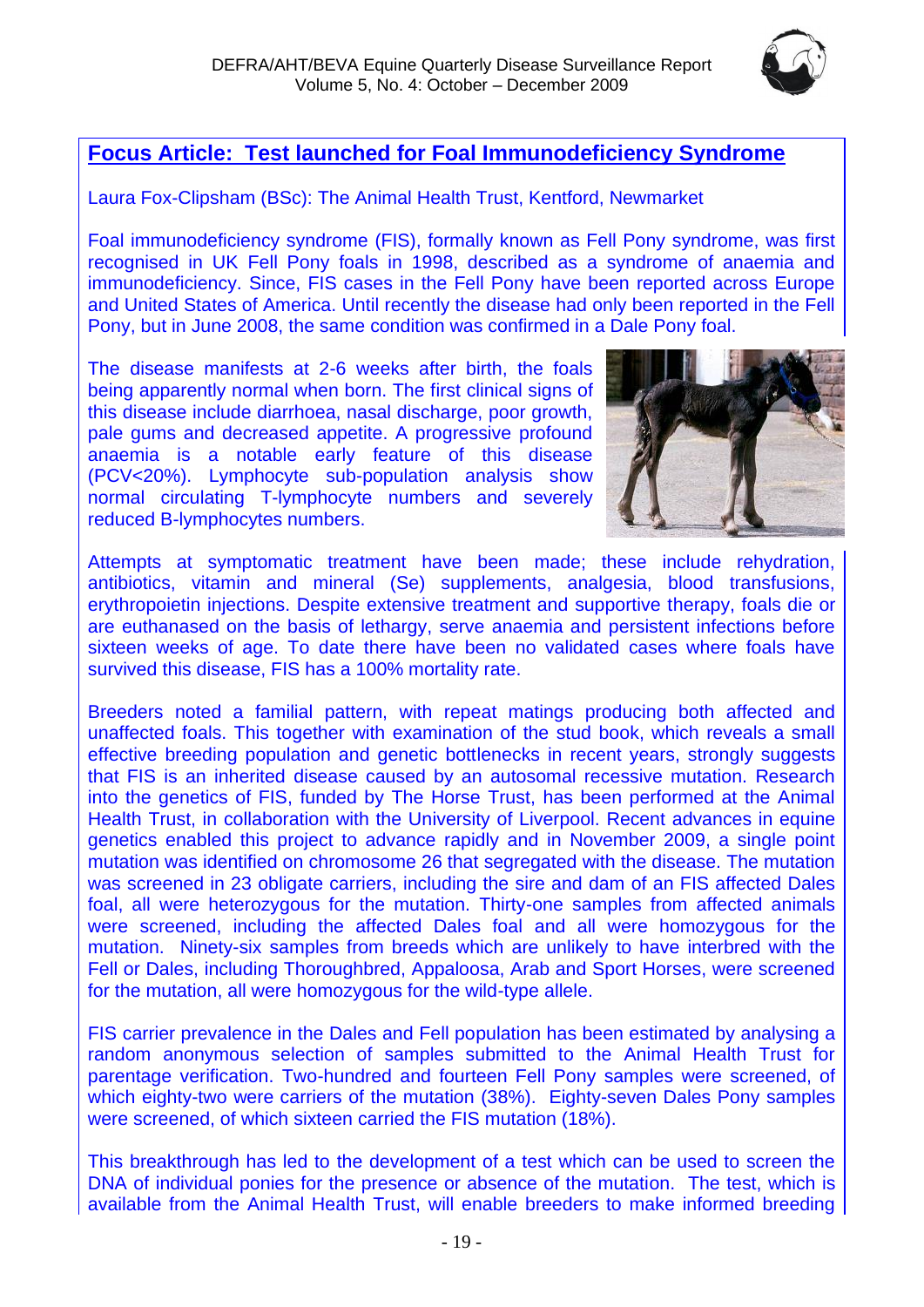

decisions. By identifying carriers, subsequent carrier-carrier matings can be avoided, since it is pairings of this type only which lead to FIS. We would urge any breeders of Fell or Dales ponies to utilise the test and also encourage using the test for any mixed breed ponies with Fell Pony or Dales Pony ancestry.

Since the launch of the FIS test, forty-one Fell Pony samples have been submitted for testing, twenty-two were carriers (54%) of FIS. Twenty-eight Dales Pony samples have been submitted for testing, three were carriers (11%).

Previously there has been no definitive test for an FIS foal so diagnosis was made on clinical signs and clinical history. In 2010, the test will act as a diagnostic aid to confirm suspected syndrome foals. Foal samples submitted will be processed as urgent and the result available in three working days from receipt of sample.

Our breeding advice is that all animals should remain actively breeding to avoid the loss of desirable breed traits and prevent a loss of genetic diversity in the population. Carriers can still be bred to tested clear ponies. On average, 50% of the offspring will be clear and 50% carriers; there can be no affected animals produced from a carrier-clear mating. Foals which will be used for breeding themselves can be DNA tested to determine whether they are clear or a carrier. In time, with careful breeding, the disease gene may eventually be eradicated from the population.

For further information on FIS testing please contact the Fell Pony Society, the Dales Pony<br>Society or refer to the Animal Health Trust website at Society or refer to the Animal Health Trust website at [http://www.aht.org.uk/genetics\\_tests.html#equine](http://www.aht.org.uk/genetics_tests.html#equine)

# **References:**

Bell, S.C., Savidge, C., Taylor, P., Knottenbelt, D.C. and Carter, S.D. (2001). An immunodeficiency in Fell ponies: a preliminary study into cellular responses. *Equine Vet J* 33, 687-692.

Butler, C.M., Westermann, C.M., Koeman, J.P., and Sloet van Oldruitenborgh-Oosterbaan, M.M. (2006). The Fell pony immunodeficiency syndrome also occurs in the Netherlands: a review and six cases. *Tijdschr Diergeneeskd* 131, 114-118.

Fox-Clipsham, L.Y., Swinburne, J.E., Papoula-Pereira, R., Blunden, A.S., Malalana, F., Knottenbelt, D.C. and Carter, S.D. (2009). Immunodeficiency/anaemia syndrome in a Dales pony: first report in a non-Fell pony. *Vet Rec* 165, 289-290.

Gardner, R.B., Hart, K.A., Stokol, T., Divers, T.J., and Flaminio, M.J. (2006). Fell Pony syndrome in a pony in North America. *J Vet Intern Med* 20, 198-203.

Richards, A.J., Kelly, D.F., Knottenbelt, D.C., Cheeseman, M.T. and Dixon, J.B. (2000). Anaemia, diarrhoea and opportunistic infections in Fell ponies. *Equine Vet J* 32, 386-391.

Scholes, S.F., Holliman, A., May, P.D. and Holmes, M.A. (1998). A syndrome of anaemia, immunodeficiency and peripheral ganglionopathy in Fell pony foals. *Vet Rec* 142, 128-134.

Thomas GW, Bell SC, Phythian C, Taylor P, Knottenbelt DC, Carter SD. (2003). Aid to the antemortem diagnosis of Fell pony foal syndrome by the analysis of B lymphocytes. *Vet Rec* 152: 618-21.

Thomas, G.W., Bell, S.C. and Carter, S.D. (2005). Immunoglobulin and peripheral B-lymphocyte concentrations in Fell pony foal syndrome. *Equine Vet J* 37, 48-52.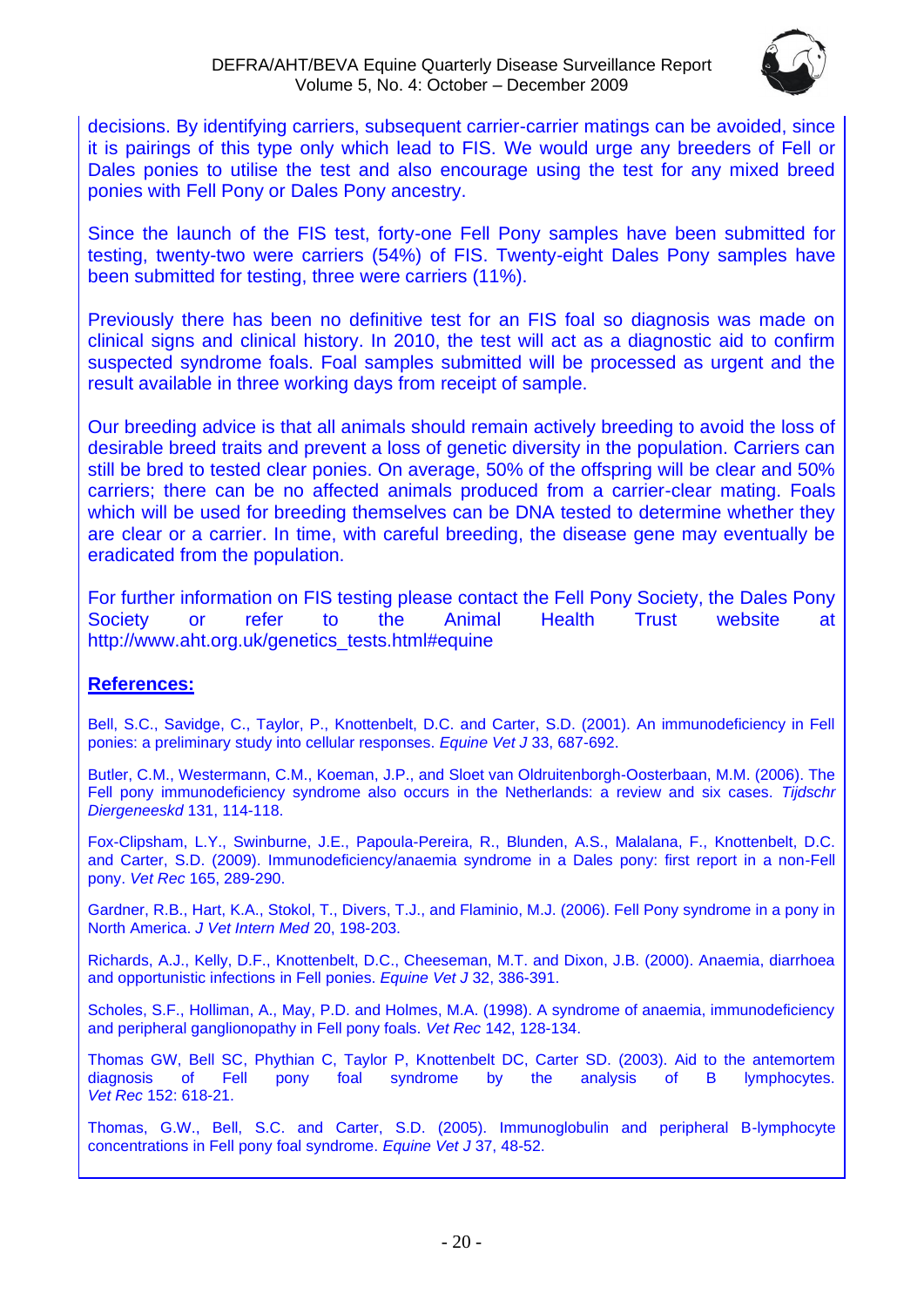

# <span id="page-20-0"></span>**Report on Post-mortem Examinations for the Fourth Quarter 2009**

# <span id="page-20-1"></span>**East Anglia**

*A total of 80 cases were examined including 54 aborted fetuses.*

Of the aborted fetuses examined this quarter, umbilical cord torsion was suspected as the precipitating cause in 21 of 54 cases. Placentitis was found to be the cause in 8 cases of abortion, whereas EHV-1 was confirmed by PCR and virus isolation in one fetus and EHV-4 was confirmed by PCR and histology in another fetus. No definitive cause was determined for 23 cases of abortion, however infectious agents were excluded and the most likely causes were placental insufficiency or umbilical cord torsion.

A case of neonatal death was associated to dystocia.

There were two neurological cases examined this quarter, one of them was diagnosed of a pedunculated lipoma located in the caudal cervical spinal cord (C5-C6) and which might be an unusual presentation of dynamic Wobbler's syndrome in this horse.

Eight horses were examined following gastrointestinal disease, causes of death were as follows: Two gastric ruptures (in one of them there was no histopathological evidence of grass sickness), Two caecal ruptures, one case of typhlocolitis, two cases of peritonitis (one of them septic), and one case of colonic ischemia following correction of colon torsion.

A 3.5 month old part-bred foal suffered severe clinical illness of a mainly respiratory nature for a period of only approximately 24 hours prior to death. Failure to identify an infective agent as the cause of death and the fact that this was the seventh foal death in the premises since July suggested the possibility of a pneumo-toxic plant-based agent/s.

Post mortem examination of a horse showed an aortic rupture as the cause of death, whereas the examination of another horse with congestive heart failure revealed atrial fibrillation, mitral valve regurgitation and left heart enlargement.

Following post-mortem examination and histology, lymphoma was found to be the cause of death in a horse.

Atypical myopathy was diagnosed in three cases. Other musculoskeletal cases reported were an oblique, complete fracture in the left tuber coxae and a pony filly which was found dead and post-mortem findings showed a significant and widespread subacute myopathy affecting the striated muscles and the heart muscle.

Hydatid cysts were found in the liver of a horse in the post-mortem examination and confirmed by later gross histology examination.

Three welfare/neglect cases have been reported in this quarter. The first one was a pony which had suffered from a severe cachexia and typhlocolitis associated with numerous intralesional parasites. The animal had been in a severely catabolic state which would have resulted in decompensation of cardio-respiratory and brain function. The second case was a female pony which was found lying flat on her left side and was thought to have been recumbent for more than 24 hours. Post-mortem examination revealed carcase emaciation with generalised atrophy of body fat deposits, purulent endometritis with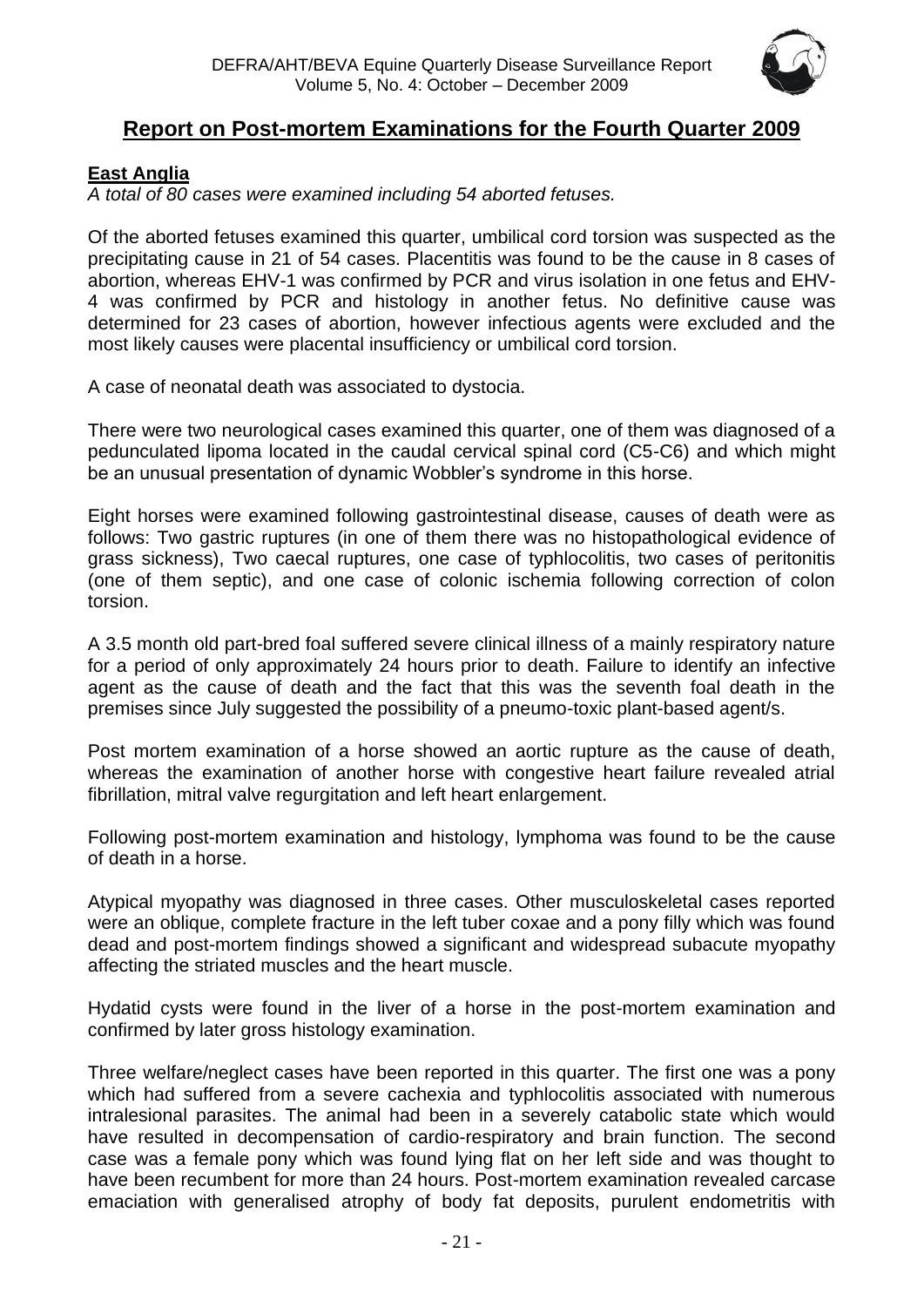

placental remnants from an aborted pregnancy, an empty stomach with ulcers in both the oesophageal and pyloric regions, and parasitic lesions in the large bowel mucosa, cranial mesenteric and colic arteries. PCR testing of fresh tissues including CNS was negative for EHV-1 and EHV-4. The third and last case was a pony which died following a period of violent struggling after entrapment of its head and neck, and resulted in neck and shoulder trauma. Post-mortem examination showed the presence of local haemorrhage around the atlas and deeper regions of the neck, and haemarthrosis in one atlanto-occipital joint. A minimally displaced L-shaped fracture of the left wing of the atlas provided further confirmatory evidence of recent severe trauma at that site.

Other cases reported include a horse euthanased due to laminitis and a case of acute renal failure in which a pigment tubular nephropathy was diagnosed.

# <span id="page-21-0"></span>**Home Counties**

*Ten cases were examined in this quarter.*

One abortion was reported in this quarter, which was confirmed to be due to a fungal placentitis in the mare. In addition, a neonatal death was a result of enteritis, as diagnosed by post-mortem examination and histology.

Two neurological cases were reported. *Encephalitozoon cuniculi* encephalitis was confirmed in one of the cases by histology, whereas a pituitary adenoma was found in the second case.

Post-mortem examinations and histology in five gastrointestinal cases showed a pedunculated lipoma, colitis in two cases (one of them was confirmed to be due to bacterial infection), colic disease and a case of heavy intestinal parasitism.

Finally, the tenth reported case in this quarter was a neoplasia which was confirmed to be a pheochromocytoma.

# <span id="page-21-1"></span>**South West**

*Nine cases were examined in this quarter*.

One abortion was reported to be due to EHV infection. After gross post-mortem examination, EHV infection was diagnosed by PCR and histology in the fetus.

Gastrointestinal cases included a case of gastric stasis and ulceration in which dental disease was also present, and a case of a perforating ulcer in the large colon with subsequent peritonitis.

A case of pneumonia with associated pleurisy was diagnosed in a horse. In addition, another horse collapsed at a race; after gross post-mortem examination a massive, exercise-induced pulmonary haemorrhage (EIPH) was suspected to be the cause of death.

After gross post-mortem examination a comminuted fracture at the fourth cervical vertebra was diagnosed in a horse, which presented a wound at the forehead with entry into the frontal sinus.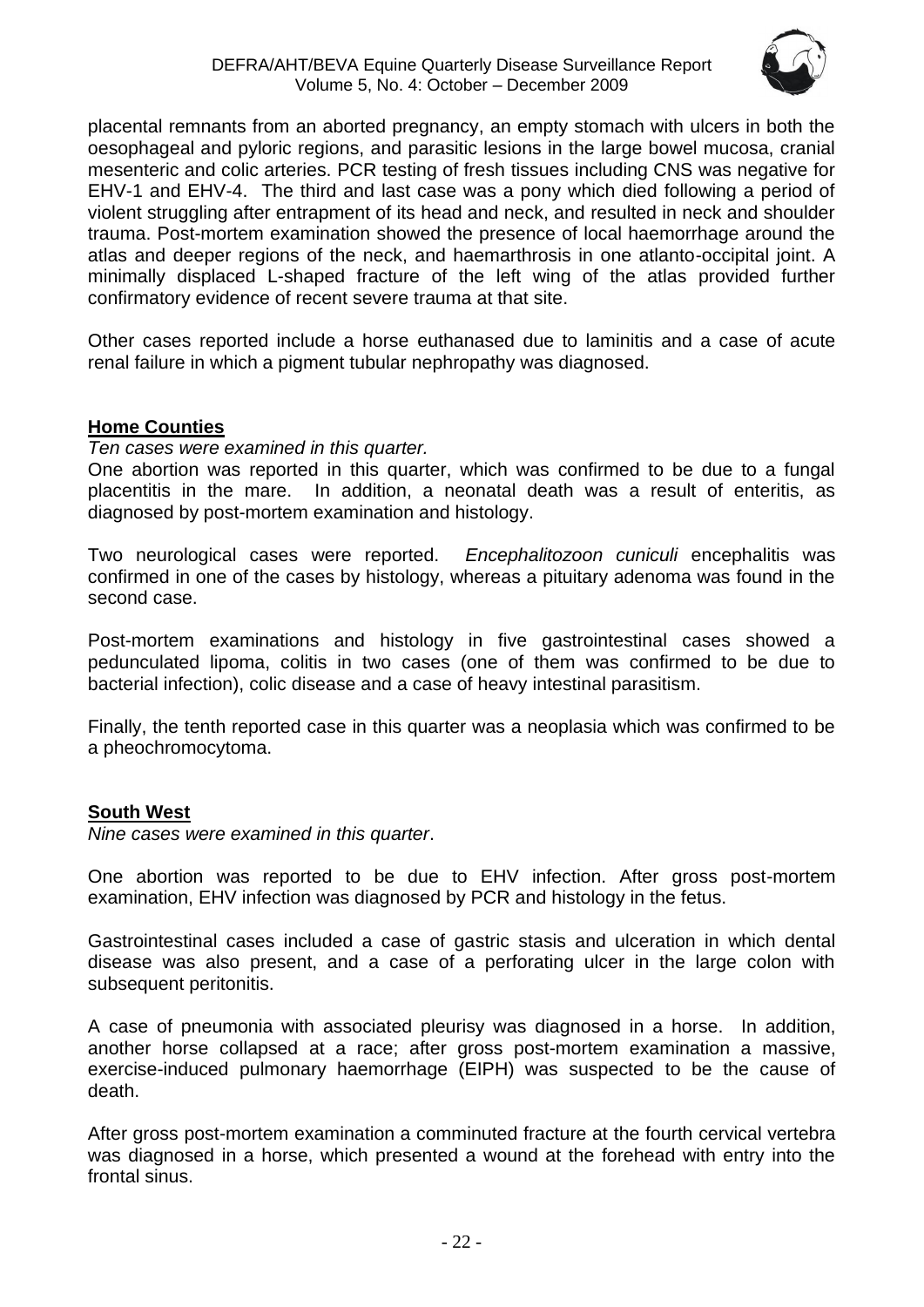

Furthermore, a racehorse at exercise fractured its pelvis. Necropsy in this horse also revealed haemorrhage into muscles caused by the fracture.

Two cases of hepatic disease were reported in this quarter. One of them presented concurrent laminitis, whereas in the second case an abscess was found in the liver.

# <span id="page-22-0"></span>**Northern England**

*Four cases were examined in this quarter.*

Necropsy in two gastrointestinal cases revealed a ruptured stomach in one horse, and a ruptured large colon in another horse.

Mild hepatic fibrosis was diagnosed by histopathology in the third case.

In the fourth case, pyelonephritis was diagnosed following urine culture and inspection at necropsy, which also revealed a concurrent mild hepatic fibrosis.

# <span id="page-22-1"></span>**West Midlands**

*Eleven cases were examined in this quarter*.

In a paralytic horse, clinical examination revealed injury in the sacro-iliac region as the cause of paralysis.

Five cases of gastrointestinal disease were reported. Three of them were diagnosed of colic and the owners opted for euthanasia rather than surgery, post-mortem examination in the fourth case showed a ruptured liver and the fifth case had a severe diarrhea following lymphangitis. In the last case, diarrhea was thought to be NSAIDs related.

A horse fractured its tibia whilst racing and was euthanized.

One case of hepatic disease was reported. The horse had been showing signs of hepatic encephalopathy.

Finally, laminitis was reported in three cases. In one of the cases laminitis was related to Cushing´s disease.

# <span id="page-22-2"></span>**Scotland**

*23 post-mortem examinations were reported in this quarter.* 

A 17 year old grey pony mare presented to the equine hospital with tachypnoea, a marked bilateral serosanguinous pleural effusion, and signs consistent with Horner's syndrome. The mare also had a left mammary mass, which had previously been diagnosed as mammary adenocarcinoma. Thoracoscopy revealed numerous nodular masses expanding the pleural surfaces, and approximately 30 litres of serosanguinous pleural fluid was drained. The histological appearance of samples of the pleural nodules obtained at this time was consistent with metastatic carcinoma with a marked desmoplastic reaction. Necropsy examination revealed a firm mottled and partially cystic mass within the left mammary gland, and enlargement of the inguinal and iliac lymph nodes. Numerous nodular masses were scattered throughout the pleura, with two larger lobulated masses in the cranial mediastinum partially surrounding the left vagosympathetic trunk. The liver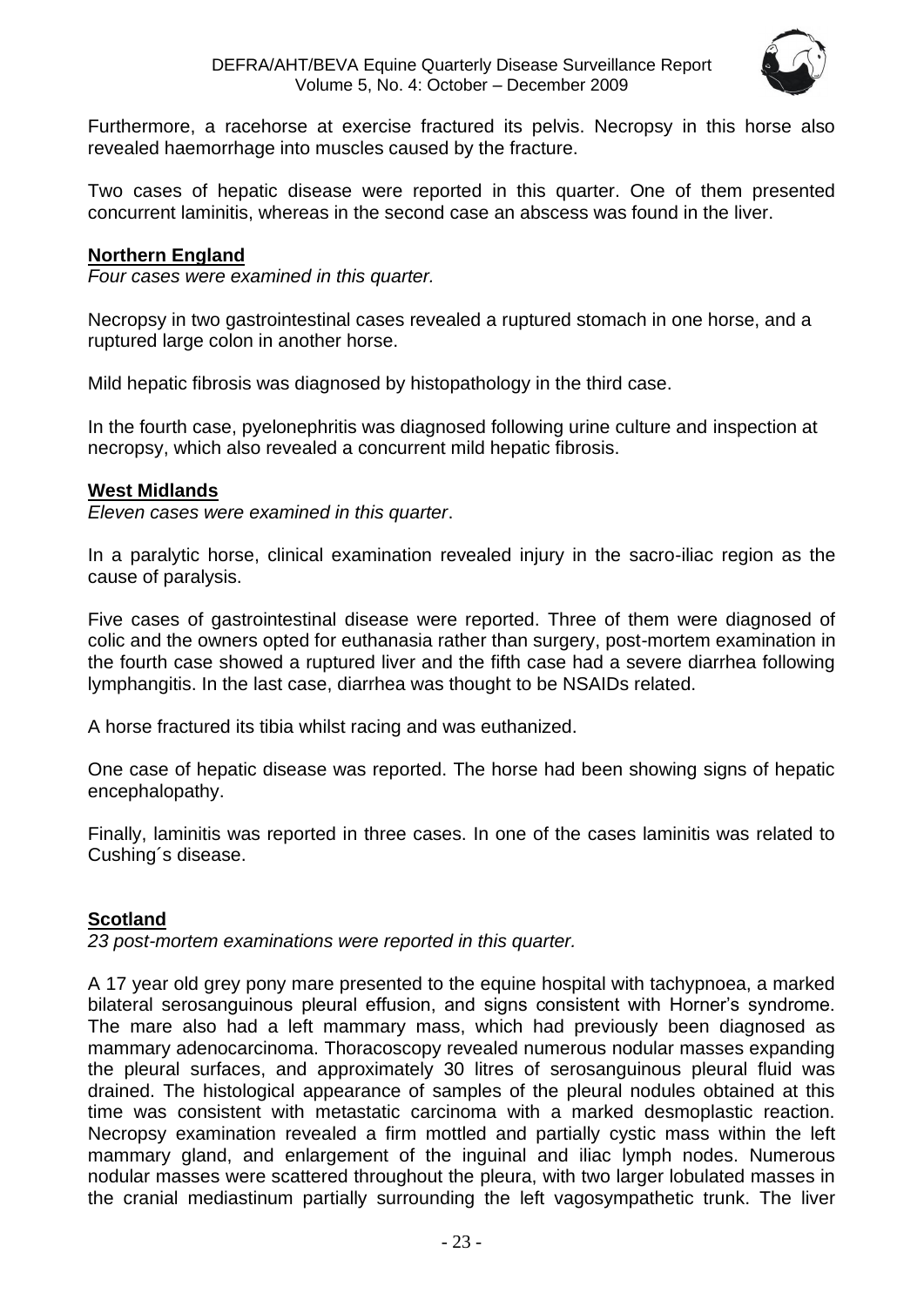

contained numerous firm raised and often umbilicated masses, and similar nodular masses were present over the capsular surfaces of both kidneys. The final diagnosis was mammary gland adenocarcinoma with multiple organ metastases.

A four month old filly foal presented with a history of weight loss, lethargy and diarrhoea. Haematology and biochemistry revealed neutrophilia, hypoalbuminaemia and azotaemia, and electrolyte imbalances. Trans-abdominal ultrasound showed thickening of the small intestinal wall. The foal died shortly following admission. Necropsy examination revealed marked segmental thickening of the jejunum, with a corrugated mucosa, and stenosis of the intestinal lumen. Histopathology of the thickened intestine revealed a proliferative enteritis, and silver impregnation staining of sections demonstrated organisms typical of L. intracellularis within intestinal crypts. Faecal PCR was positive for *Lawsonia intracellularis*. Other gastrointestinal cases reported include four cases of colitis (one of them was a right dorsal colitis), one case of jejunal rupture, one case of gastric rupture, an ileal rupture which was suspected to be related to an epiploic foramen entrapment, and a rectal diverticulum with a  $360^{\circ}$  circumferential grade 3 rectal tear and resultant fibrinous peritonitis. The inciting cause of the rectal diverticulum / tear was not determined.

Eight musculoskeletal cases were reported. Five horses (two Cobs, one Thoroughbred cross, one Appaloosa and one mixed breed) from different premises were presented for necropsy examination following signs of acute myopathy. The most consistent gross findings were generalised pallor of the axial and appendicular muscles. Other findings included subcutaneous and pulmonary oedema, myoglobinuria and multiple petechiae or ecchymotic haemorrhages. Histological examination confirmed acute myopathy in all horses, which was considered to be consistent with atypical (pasture) myopathy. Atypical myopathy was also diagnosed in two other horses in this quarter, making a total of 7 cases. The eighth musculoskeletal case was a horse with fetlock joint disease.

A horse showed asphyxia and haemorrhage in the neck during a veterinary procedure.

A 35 year old grey gelding was euthanized due to old age. At necropsy multiple melanomas were present around the perianal region, and within several peripheral lymph nodes, the masseter muscles, lips and pharynx.

After post-mortem examination, two cases of hepatic disease were reported. In the first case death was related to liver torsion, whereas in the second case necropsy revealed hepatic lipidosis, colitis and metastatic calcification.

Other necropsy cases included one horse with chronic interstitial nephritis.

*Biopsies from 16 equids were submitted this quarter.* 

Surgical biopsy samples were submitted from 16 horses. Four muscle biopsies were examined, two of which were within normal limits, one was consistent with exertional rhabdomyolysis, and in one case the diagnosis remains open. Two cases of equine grass sickness were diagnosed from ileal biopsies. Other diagnoses included metastatic pleural carcinoma (tissue from the case of mammary carcinoma described above), penile squamous cell carcinoma, penile papilloma, lymphocytic enteritis, pyogranulomatous dermatitis (suggestive of collagenolytic granuloma), and an intestinal vascular hamartoma. The four remaining biopsies were either non-diagnostic or open diagnoses.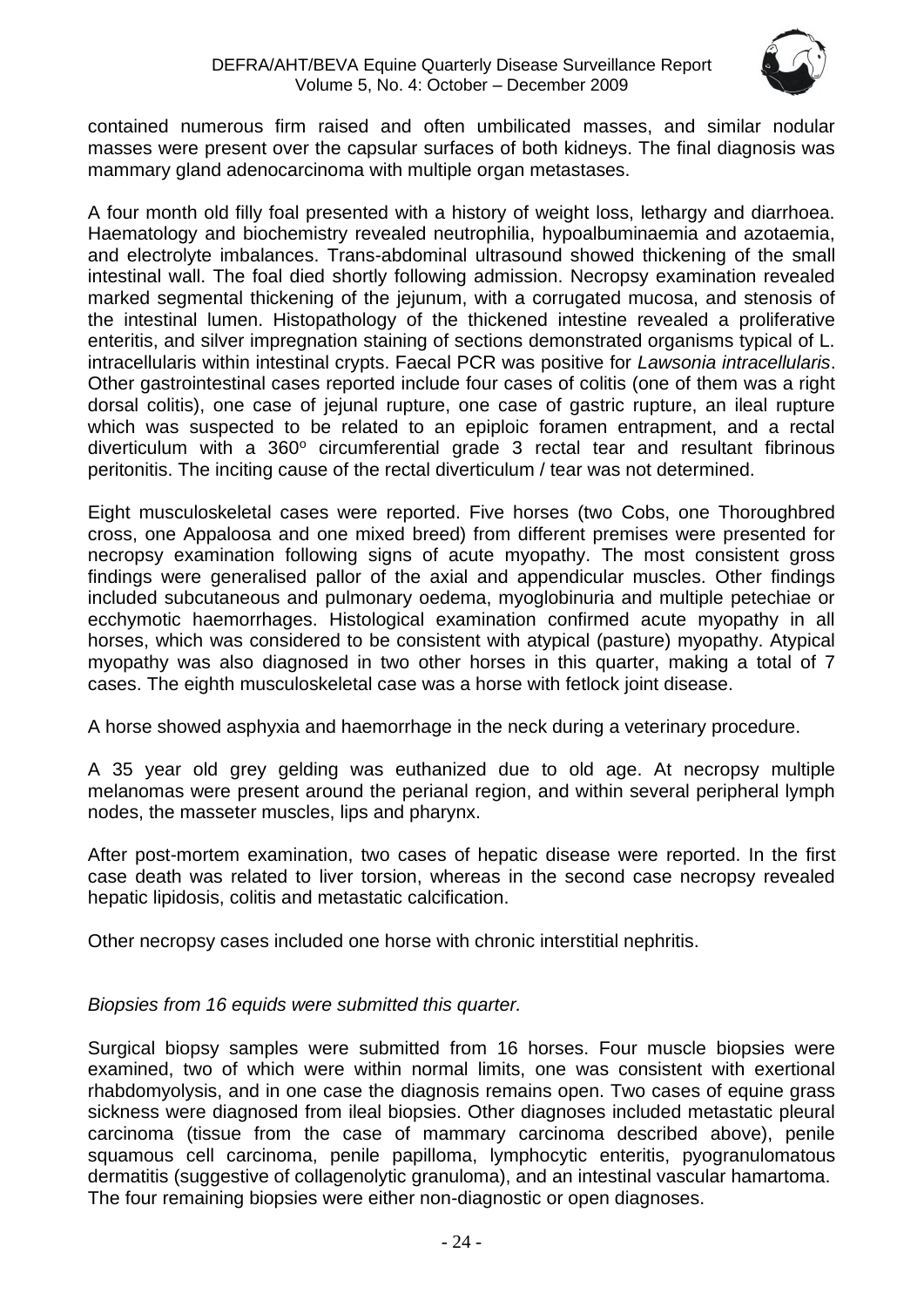

# <span id="page-24-0"></span>**Northern Ireland**

*Nineteen cases were examined during this quarter.*

Four aborted fetuses were examined. No significant pathogens were identified in these cases.

A *Strongyloides* worm count of 290,000 was detected on post-mortem examination of a four-month-old foal that was euthanased after developing nervous signs and becoming recumbent.

A high number of cyathostome and strongyle eggs were detected in the large intestine of a two-year-old mare that died after developing weakness and severe abdominal pain. On post-mortem examination gas and dark watery content were seen in the small intestines and the uterus contained serosanguinous fluid heavily populated by *Escherichia coli* and *Streptococcus* spp.

A nine-year-old pony was euthanized after developing colic. On post-mortem examination the small intestine was distended with gas and watery contents. The terminal ileum was darkened and devitalised in appearance. High levels of *Escherichia fergusonii* were isolated from gut contents.

Intestinal displacement was diagnosed in a four-year-old gelding euthanized after developing colic. On post-mortem examination the caecum and colon were distended with gas and watery contents. Haemorrhage and mesenteric venous distension were detected between the loops of the colon at level of the ileocaecocolic junction.

Gastric impaction with peritonitis was detected on post-mortem examination of a sixmonth-old foal. A focus of severe peritonitis was observed around the stomach with a large volume of fluid and fibrin present in the abdomen. The stomach was markedly enlarged and filled with dry ingesta. Mucosal haemorrhage and ulceration was present at the pylorus.

A five-month-old foal with a history of hind limb ataxia was found dead in a field. On postmortem examination a 30cm-long tear was present in the dorsal neck muscles. There were changes in the spinal cord consistent with a recent compressive injury. Dynamic vertebral instability, with accompanying neck muscle damage, was diagnosed suggesting a possible traumatic exacerbation leading to death.

A two-year-old gelding was euthanized after developing colic. A well-demarcated thickened white annular constricting ring was present in the duodenum with an anterior plug of fibrous gut contents. A diagnosis of parasitic enteritis was made.

A large pedunculated mesenteric lipoma strangulating the ileum was seen in a twentyyear-old mare. The mare had developed severe colic symptoms and became recumbent over three days.

Multiple deep haemorrhagic ulcers of the glandular portion of the stomach were detected on post-mortem examination of a two-year-old gelding which had been ill for several days. A large number of nematodes were observed close to areas of ulceration. *Trichostrongylus axei* was suspected on histology. A large number of cyathostomes was also observed in the small intestine and caecum.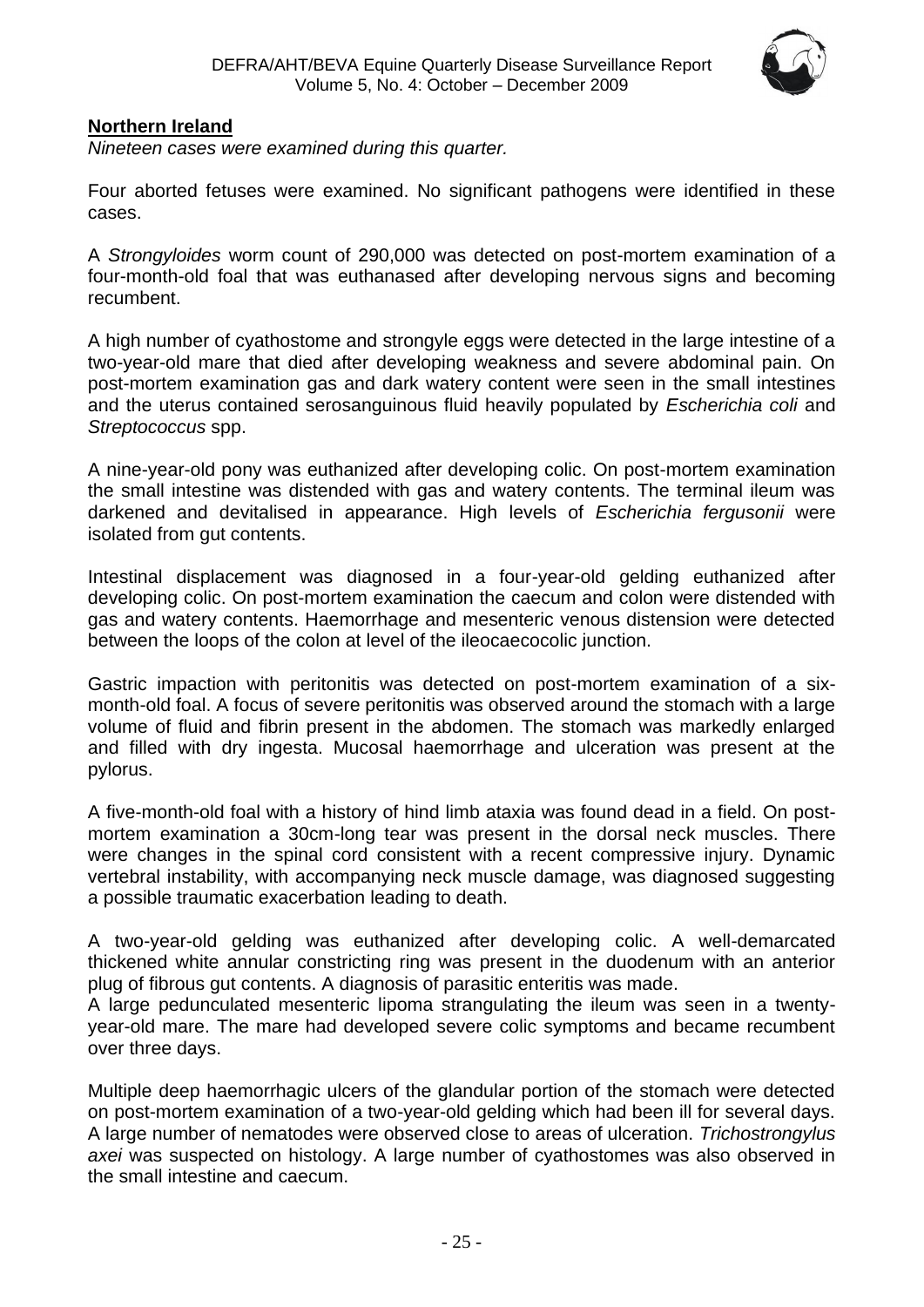

Gastric distension and rupture with associated peritonitis was observed in a six-month-old foal. There was a 30cm-long tear in the greater curvature of the stomach adjacent to the splenic ligament with haemorrhage at the torn edges. The stomach was markedly distended and contained 16kg of slightly moist, packed ingesta, some of which had contaminated the abdominal cavity. The stomach contents consisted predominantly of fermented grass. The intestinal contents were sparse and dry ingesta coated the mucosa of the colon.

Yew poisoning was detected on post-mortem examination of an eight-year-old donkey with a history of sudden death. Multiple yew fronds were present in the stomach and large intestine.

A six-month-old foal died following sudden onset scour, ataxia and anorexia. The small intestines, caecum and colon were distended with watery contents. The caecal and colonic mucosa were irregularly thickened with moderate eosinophil infiltrate. Prominent submucosal lymphoid tissue was present throughout the caecum and colon. Enteritis with a possible parasitic or hypersensitivity component was suspected.

Equine hyperlipaemia and hepatic lipidosis was diagnosed in a six-year-old Shetland pony that was found dead. There was histological evidence of moderate to large, clear intracytoplasmic vacuoles displacing hepatocyte nuclei.

Gastric impaction was observed on post-mortem examination of two two-year-old mares originating from the same farm. Both mares had a history of sudden death. The stomachs were markedly distended and filled with solid, dry short fibrous material.